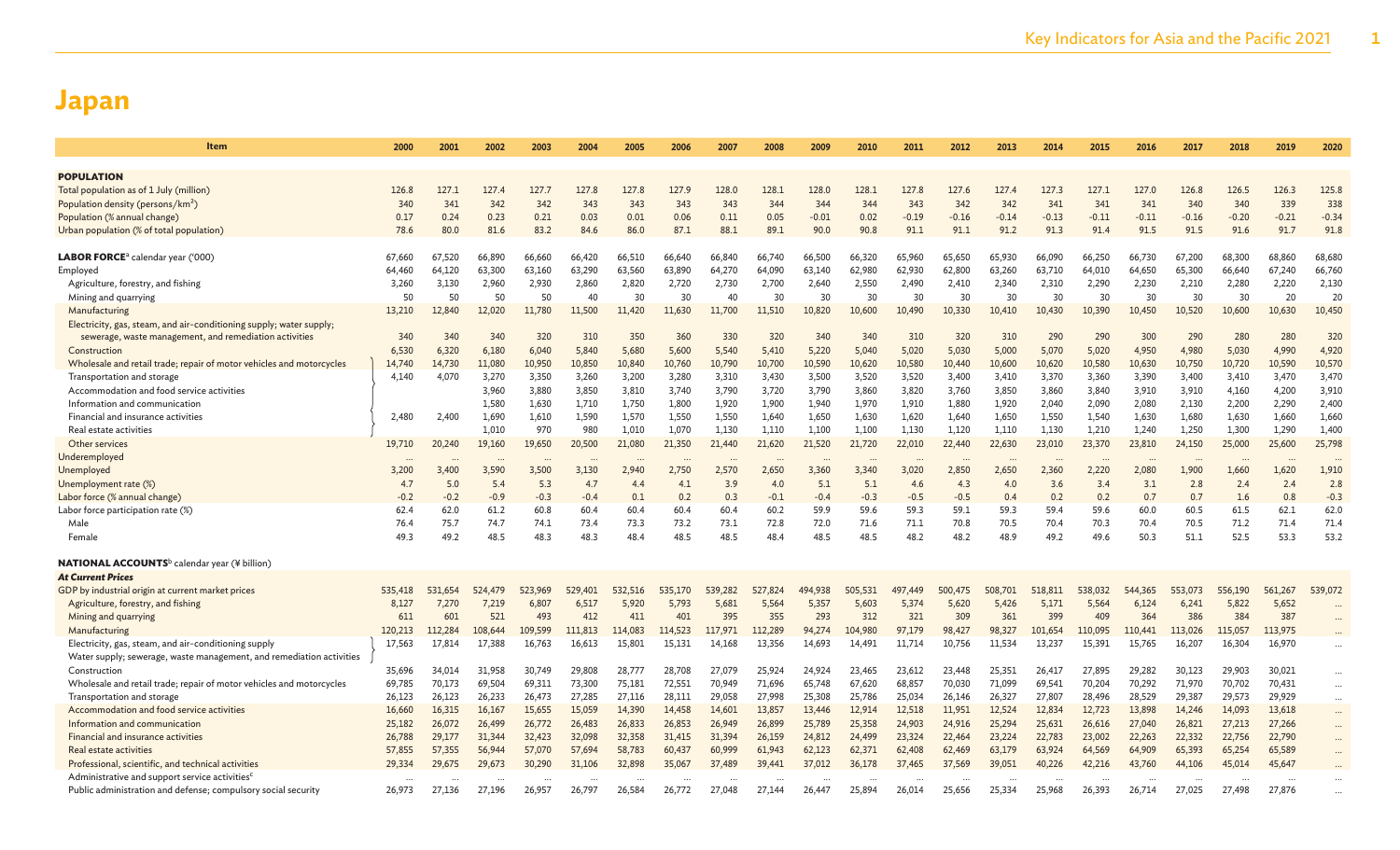| Item                                                               | 2000                 | 2001    | 2002                 | 2003                 | 2004    | 2005    | 2006    | 2007    | 2008    | 2009      | 2010    | 2011                 | 2012    | 2013    | 2014    | 2015                 | 2016    | 2017    | 2018    | 2019    | 2020                     |
|--------------------------------------------------------------------|----------------------|---------|----------------------|----------------------|---------|---------|---------|---------|---------|-----------|---------|----------------------|---------|---------|---------|----------------------|---------|---------|---------|---------|--------------------------|
|                                                                    |                      |         |                      |                      |         |         |         |         |         |           |         |                      |         |         |         |                      |         |         |         |         |                          |
| Education                                                          | 19.499               | 19.542  | 19.595               | 19,244               | 19,095  | 19.086  | 19,222  | 19.255  | 19.283  | 18,850    | 18,670  | 18.961               | 18,729  | 18,428  | 18,717  | 18,809               | 18.956  | 19,042  | 19,157  | 19,210  |                          |
| Human health and social work activities                            | 27,245               | 28,446  | 28,403               | 29,039               | 29,616  | 30,482  | 30,649  | 31,318  | 31,338  | 32,576    | 33,831  | 34,207               | 36,260  | 37,353  | 37,764  | 39,897               | 41,908  | 41,766  | 42,792  | 44,206  |                          |
| Arts, entertainment, and recreation                                |                      |         |                      |                      |         |         |         |         |         |           |         |                      |         |         |         |                      |         |         |         |         |                          |
| Other service activities                                           | 28,043               | 26,547  | 26,833               | 26,814               | 26,698  | 26,248  | 26,141  | 26,068  | 25,099  | 23,803    | 23,502  | 22,937               | 22,886  | 22,523  | 22,561  | 22,599               | 22,173  | 22,497  | 22,297  | 22,422  | $\cdots$                 |
| Activities of households as employers; undifferentiated goods- and |                      |         |                      |                      |         |         |         |         |         |           |         |                      |         |         |         |                      |         |         |         |         |                          |
| services-producing activities of households for own use            |                      |         |                      |                      |         |         |         |         |         |           |         |                      |         |         |         |                      |         |         |         |         |                          |
| Activities of extraterritorial organizations and bodies            | $\ddots$             |         |                      |                      |         |         |         |         |         |           |         |                      |         |         |         |                      |         |         |         |         |                          |
| Taxes and duties on imports                                        | 4.172                | 4,303   | 4,187                | 4,367                | 4,589   | 5,134   | 5,826   | 6,134   | 6,347   | 4,745     | 5,221   | 6,113                | 6,218   | 6,867   | 9,162   | 9,236                | 8,173   | 9,078   | 9,784   | 9,671   | $\cdots$                 |
| Less: Consumption taxes for gross capital formation                | 3,775                | 3,752   | 3,328                | 3,435                | 3,701   | 3,573   | 3,661   | 4,062   | 4,011   | 2,969     | 3,136   | 3,294                | 3,355   | 3,341   | 5,166   | 6,131                | 6,198   | 6,438   | 6,807   | 7,248   | $\cdots$                 |
| Statistical discrepancy                                            | $-675$               | 2560    | $-502$               | $-1422$              | $-1881$ | $-3997$ | $-3224$ | $-3210$ | $-2856$ | $-2292$   | $-2027$ | $-197$               | $-23$   | $-161$  | 185     | 52                   | $-26$   | $-133$  | $-606$  | 2857    | $\ddotsc$                |
| Net factor income from abroad                                      | 7,746                | 8,266   | 7,655                | 8,466                | 10,220  | 11,808  | 14,301  | 16,526  | 14,179  | 12,439    | 13,466  | 14,465               | 13,818  | 17,497  | 19,285  | 21,163               | 18,943  | 20,461  | 21,185  | 21,696  | 21,108                   |
| GNI <sup>d</sup>                                                   | 543,164              | 539,919 | 532.133              | 532,434              | 539.621 | 544,324 | 549,471 | 555,807 | 542,003 | 507,378   | 518,997 | 511.914              | 514,292 | 526,197 | 538,096 | 559,196              | 563,307 | 573.534 | 577,374 | 582,963 | 560,180                  |
| <b>Structure of Output</b> (% of GDP at current market prices)     |                      |         |                      |                      |         |         |         |         |         |           |         |                      |         |         |         |                      |         |         |         |         |                          |
| Agriculture                                                        | 1.5                  | 1.4     | 1.4                  | 1.3                  | 1.2     | 1.1     | 1.1     | 1.1     | 1.1     | 1.1       | 1.1     | 1.1                  | 1.1     | 1.1     | 1.0     | 1.0                  | 1.1     | 1.1     | 1.1     | 1.0     |                          |
| Industry                                                           | 32.5                 | 31.2    | 30.2                 | 30.1                 | 29.9    | 29.7    | 29.6    | 29.5    | 28.8    | 27.1      | 28.3    | 26.8                 | 26.7    | 26.8    | 27.5    | 28.8                 | 28.7    | 29.0    | 29.2    | 29.0    |                          |
| Services                                                           | 66.0                 | 67.5    | 68.4                 | 68.7                 | 68.9    | 69.2    | 69.3    | 69.4    | 70.2    | 71.8      | 70.6    | 72.1                 | 72.2    | 72.1    | 71.5    | 70.2                 | 70.1    | 69.9    | 69.8    | 70.0    |                          |
|                                                                    |                      |         |                      |                      |         |         |         |         |         |           |         |                      |         |         |         |                      |         |         |         |         |                          |
| Expenditure on GDP at current market prices                        | 535,418              | 531,654 | 524,479              | 523,969              | 529,401 | 532,516 | 535,170 | 539,282 | 527,824 | 494,938   | 505,531 | 497,449              | 500,475 | 508,701 | 518,811 | 538,032              | 544,365 | 553,073 | 556,190 | 561,267 | 539,072                  |
| Household final consumption                                        | 281,784              | 283,728 | 283,350              | 281,976              | 284,025 | 285,990 | 288,504 | 289,841 | 288,531 | 279,370   | 281,548 | 278,221              | 281,880 | 288,866 | 292,482 | 293,207              | 290,494 | 294,588 | 298,096 | 298,405 | 280,492                  |
| NPISHs final consumption                                           | 5,568                | 5,609   | 5,441                | 5,668                | 5,718   | 5,839   | 5,995   | 5,876   | 5,804   | 5,785     | 5,940   | 6,420                | 6,789   | 6,885   | 6,517   | 6,858                | 7,282   | 7,465   | 6,937   | 7,214   | 8,134                    |
| Government final consumption                                       | 88,607               | 91,599  | 93,226               | 93,458               | 93,828  | 94,489  | 94,164  | 95,099  | 95,140  | 95,690    | 97,075  | 98,920               | 99,881  | 100,999 | 103,379 | 105,550              | 107,007 | 107,361 | 108,905 | 111,268 | 113,793                  |
| Gross capital formation                                            | 152,152              | 147,560 | 135,834              | 134,455              | 135,729 | 138,733 | 139,559 | 138,966 | 136,546 | 111,872   | 114,201 | 117,102              | 120,139 | 124,213 | 129,891 | 135,398              | 135,196 | 139,456 | 142,141 | 144,555 | 137,713                  |
| Gross fixed capital formation                                      | 152,525              | 147,433 | 137,730              | 134,730              | 134,065 | 137,927 | 139,383 | 137,005 | 133,502 | 116,926   | 114,349 | 116,160              | 118,981 | 124,919 | 130,141 | 134,355              | 134,788 | 138,309 | 140,099 | 142,434 | 136,724                  |
| Public                                                             | 40,255               | 38,217  | 35,877               | 33,242               | 30,366  | 28,108  | 27,113  | 25,999  | 25,363  | 26,331    | 25,626  | 24,180               | 24,624  | 26,298  | 27,477  | 26,729               | 27,166  | 27,599  | 28,212  | 28,990  |                          |
| Private                                                            | 112,270              | 109.216 | 101,853              | 101,488              | 103,700 | 109,819 | 112,270 | 111.007 | 108.138 | 90.595    | 88,723  | 91,980               | 94,357  | 98,622  | 102,664 | 107,625              | 107,622 | 110.710 | 111,887 | 113,445 | .                        |
| Changes in inventories                                             | $-373$               | 128     | $-1896$              | $-275$               | 1664    | 806     | 176     | 1961    | 3044    | $-5054$   | $-148$  | 942                  | 1157    | $-707$  | $-250$  | 1043                 | 408     | 1,148   | 2,042   | 2,120   | 989                      |
| Acquisitions less disposals of valuables                           | $\ddot{\phantom{a}}$ |         | $\ddot{\phantom{a}}$ | $\ddot{\phantom{a}}$ |         |         |         |         |         | $\ddotsc$ |         | $\ddot{\phantom{a}}$ |         |         |         | $\ddot{\phantom{a}}$ |         |         |         |         | $\overline{\phantom{a}}$ |
| Exports of goods and services                                      | 56.023               | 53,574  | 56.935               | 60,077               | 67.691  | 73.572  | 83,794  | 93,237  | 90,973  | 61,469    | 75,418  | 73,495               | 72,142  | 80.294  | 90,370  | 93,815               | 87,414  | 97,294  | 101,947 | 97,464  | 83,397                   |
| Exports of goods                                                   | 48,964               | 46,037  | 48,903               | 51,329               | 57,704  | 63,009  | 72,027  | 80,024  | 77,611  | 51,122    | 64,391  | 62,965               | 61,957  | 67,829  | 74,075  | 75,274               | 69,093  | 77,254  | 81,226  | 76,031  |                          |
| <b>Exports of services</b>                                         | 7,060                | 7,537   | 8,032                | 8,748                | 9,987   | 10,562  | 11,767  | 13,214  | 13,362  | 10,348    | 11,026  | 10,530               | 10,186  | 12,465  | 16,295  | 18,541               | 18,321  | 20,040  | 20,720  | 21,433  | $\cdots$                 |
| Less: Imports of goods and services                                | 48,717               | 50,416  | 50,306               | 51,665               | 57,589  | 66,107  | 76,845  | 83,737  | 89,170  | 59,247    | 68,651  | 76,709               | 80,357  | 92,556  | 103,829 | 96,796               | 83,028  | 93,092  | 101,835 | 97,638  | 84,457                   |
| Imports of goods                                                   | 36,265               | 37,190  | 36,782               | 38,866               | 43,280  | 51,238  | 60,957  | 65,836  | 71,808  | 45,734    | 54,875  | 63,296               | 66,229  | 76,602  | 84,540  | 76,160               | 63,575  | 72,342  | 80,100  | 75,650  |                          |
| Imports of services                                                | 12,452               | 13,226  | 13,525               | 12,799               | 14,309  | 14,869  | 15,888  | 17,900  | 17,362  | 13,513    | 13,776  | 13,414               | 14,128  | 15,954  | 19,289  | 20,635               | 19,453  | 20,750  | 21,736  | 21,989  |                          |
|                                                                    |                      |         |                      |                      |         |         |         |         |         |           |         |                      |         |         |         |                      |         |         |         |         |                          |
| <b>Structure of Demand</b> (% of GDP at current market prices)     |                      |         |                      |                      |         |         |         |         |         |           |         |                      |         |         |         |                      |         |         |         |         |                          |
| Household final consumption <sup>e</sup>                           | 53.7                 | 54.4    | 55.1                 | 54.9                 | 54.7    | 54.8    | 55.0    | 54.8    | 55.8    | 57.6      | 56.9    | 57.2                 | 57.7    | 58.1    | 57.6    | 55.8                 | 54.7    | 54.6    | 54.8    | 54.5    | 53.5                     |
| Government final consumption                                       | 16.5                 | 17.2    | 17.8                 | 17.8                 | 17.7    | 17.7    | 17.6    | 17.6    | 18.0    | 19.3      | 19.2    | 19.9                 | 20.0    | 19.9    | 19.9    | 19.6                 | 19.7    | 19.4    | 19.6    | 19.8    | 21.1                     |
| Gross capital formation                                            | 28.4                 | 27.8    | 25.9                 | 25.7                 | 25.6    | 26.1    | 26.1    | 25.8    | 25.9    | 22.6      | 22.6    | 23.5                 | 24.0    | 24.4    | 25.0    | 25.2                 | 24.8    | 25.2    | 25.6    | 25.8    | 25.5                     |
| Changes in inventories                                             | $-0.1$               | 0.0     | $-0.4$               | $-0.1$               | 0.3     | 0.2     | 0.0     | 0.4     | 0.6     | $-1.0$    | $-0.0$  | 0.2                  | 0.2     | $-0.1$  | $-0.0$  | 0.2                  | 0.1     | 0.2     | 0.4     | 0.4     | 0.2                      |
| Exports of goods and services                                      | 10.5                 | 10.1    | 10.9                 | 11.5                 | 12.8    | 13.8    | 15.7    | 17.3    | 17.2    | 12.4      | 14.9    | 14.8                 | 14.4    | 15.8    | 17.4    | 17.4                 | 16.1    | 17.6    | 18.3    | 17.4    | 15.5                     |
| Imports of goods and services                                      | 9.1                  | 9.5     | 9.6                  | 9.9                  | 10.9    | 12.4    | 14.4    | 15.5    | 16.9    | 12.0      | 13.6    | 15.4                 | 16.1    | 18.2    | 20.0    | 18.0                 | 15.3    | 16.8    | 18.3    | 17.4    | 15.7                     |
|                                                                    |                      |         |                      |                      |         |         |         |         |         |           |         |                      |         |         |         |                      |         |         |         |         |                          |
| <b>At Chained Prices</b>                                           |                      |         |                      |                      |         |         |         |         |         |           |         |                      |         |         |         |                      |         |         |         |         |                          |
| GDP by industrial origin at 2015 market prices                     | 482,617              | 484.480 | 484,684              | 492,124              | 502.882 | 511.954 | 518,980 | 526,681 | 520,233 | 490.615   | 510,720 | 510,842              | 517,864 | 528,248 | 529,813 | 538,081              | 542,137 | 551,220 | 554,301 | 555,799 | 528,952                  |
| Agriculture, forestry, and fishing                                 | 8.016                | 7,405   | 7,844                | 7,074                | 6.343   | 6.322   | 6.233   | 6.618   | 7,123   | 6.580     | 6.239   | 6.325                | 6,261   | 6,163   | 5.809   | 5,564                | 5,116   | 5.154   | 4,817   | 4,883   |                          |
| Mining and quarrying                                               | 1,071                | 1,124   | 1,037                | 1,013                | 846     | 859     | 831     | 762     | 665     | 375       | 393     | 400                  | 371     | 423     | 431     | 409                  | 376     | 406     | 399     | 381     |                          |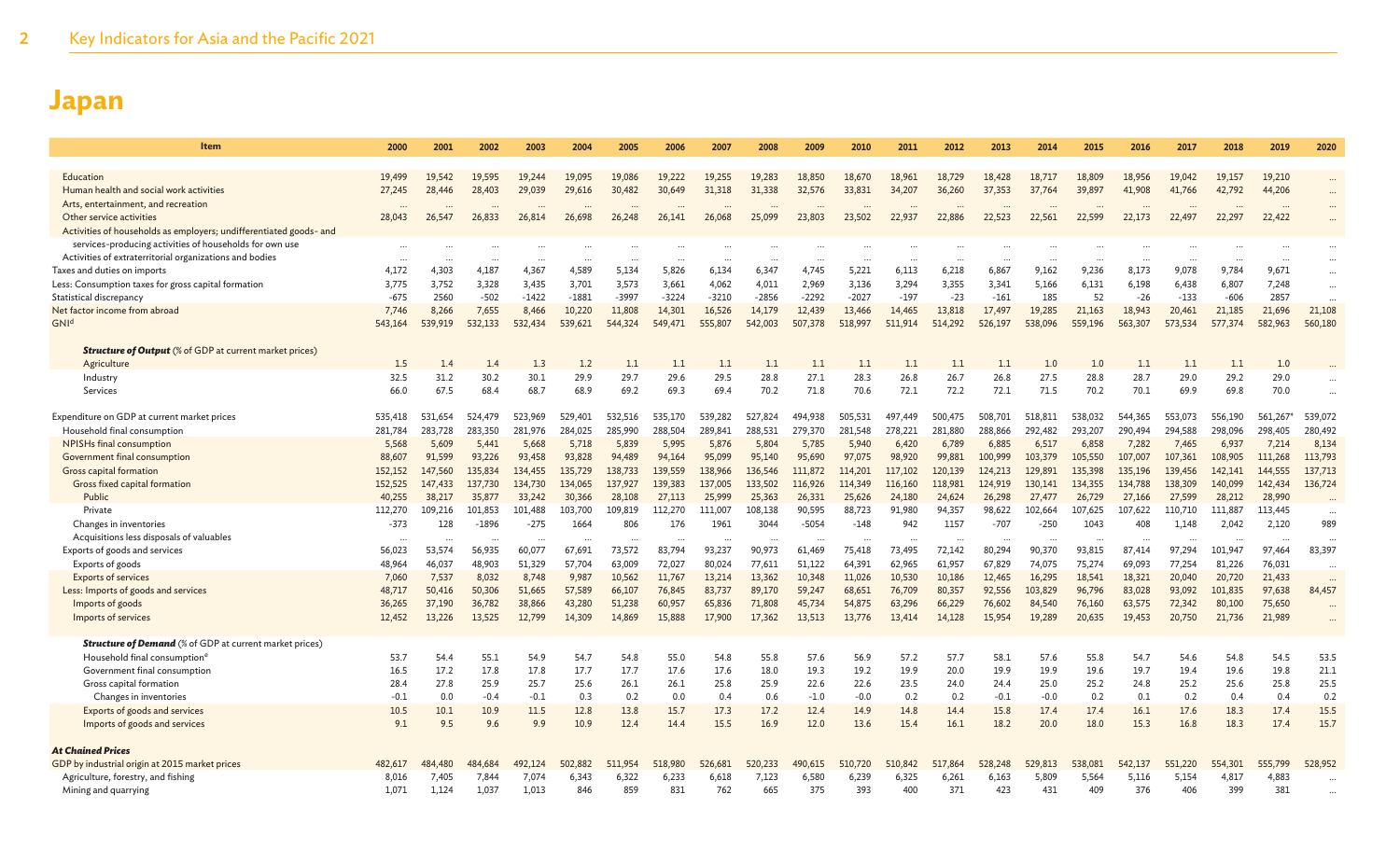| <b>Item</b>                                                                                                                 | 2000       | 2001          | 2002       | 2003                | 2004           | 2005          | 2006               | 2007       | 2008        | 2009                 | 2010          | 2011       | 2012          | 2013               | 2014          | 2015          | 2016               | 2017             | 2018                 | 2019               | 2020     |
|-----------------------------------------------------------------------------------------------------------------------------|------------|---------------|------------|---------------------|----------------|---------------|--------------------|------------|-------------|----------------------|---------------|------------|---------------|--------------------|---------------|---------------|--------------------|------------------|----------------------|--------------------|----------|
|                                                                                                                             |            |               |            |                     |                |               |                    |            |             |                      |               |            |               |                    |               |               |                    |                  |                      |                    |          |
| Manufacturing                                                                                                               | 94,616     | 89,721        | 88,506     | 92,356              | 97.344         | 102,124       | 106,035            | 111,517    | 111.239     | 91,307               | 106,253       | 103,088    | 105,248       | 104,639            | 107,039       | 110,095       | 110,210            | 114,768          | 118,976              | 117,923            |          |
| Electricity, gas, steam, and air-conditioning supply                                                                        | 18,030     | 18,517        | 18,477     | 18,419              | 18,878         | 20,049        | 20,070             | 19,143     | 20,080      | 16,459               | 18,019        | 15,965     | 13,847        | 14,874             | 15,756        | 15,391        | 15,344             | 16,603           | 16,946               | 16,498             | $\cdots$ |
| Water supply; sewerage, waste management, and remediation activities                                                        |            |               |            |                     |                |               |                    |            |             |                      |               |            |               |                    |               |               |                    |                  |                      |                    |          |
| Construction                                                                                                                | 37,259     | 36,011        | 34,366     | 32,824              | 31,740         | 30,689        | 30,471             | 28,298     | 26,275      | 25,808               | 24.493        | 24,678     | 24,545        | 26,475             | 26,974        | 27,895        | 29,183             | 29,810           | 29,461               | 28,935             | $\cdots$ |
| Wholesale and retail trade; repair of motor vehicles and motorcycles                                                        | 68,866     | 71,169        | 72,199     | 72,530              | 75,843         | 77,102        | 73,491             | 71,130     | 69,787      | 66,666               | 68,472        | 69,810     | 71,604        | 72,599             | 69,176        | 70,204        | 69,701             | 71,848           | 70,138               | 69,064             |          |
| Transportation and storage                                                                                                  | 26,479     | 26,636        | 26,958     | 27,544              | 28,580         | 28,590        | 30,188             | 31,316     | 30,496      | 26,593               | 27,449        | 27,118     | 28,130        | 28,379             | 29,054        | 28,496        | 28,373             | 29,287           | 28,884               | 28,671             | $\cdots$ |
| Accommodation and food service activities                                                                                   | 17,569     | 17,477        | 17,178     | 16,539              | 15,931         | 15,233        | 15,225             | 15,394     | 14,529      | 13,336               | 13,079        | 12,904     | 12,392        | 13,328             | 13,501        | 12,723        | 13,231             | 13,625           | 13,430               | 12,560             | $\cdots$ |
| Information and communication                                                                                               | 20,404     | 22,093        | 23,055     | 23,761              | 23,567         | 24,246        | 24,798             | 25,225     | 25,539      | 24,897               | 24,788        | 24,572     | 24,680        | 25,514             | 25,626        | 26,616        | 26,855             | 27,013           | 27,648               | 27,966             | $\cdots$ |
| Financial and insurance activities                                                                                          | 22,878     | 22,340        | 22,239     | 22,498              | 22,426         | 22,983        | 22,937             | 23,826     | 20,404      | 20,456               | 20,486        | 20,164     | 20,580        | 22,341             | 22,269        | 23,002        | 22.591             | 23,041           | 23,141               | 22,885             | $\cdots$ |
| Real estate activities                                                                                                      | 54,028     | 54,713        | 55,384     | 56,212              | 57,106         | 58,226        | 59,459             | 59,487     | 59,820      | 59,841               | 60,702        | 61,373     | 61,819        | 62.968             | 63,943        | 64,569        | 64.794             | 65,237           | 65,413               | 65,954             | $\cdots$ |
| Professional, scientific, and technical activities                                                                          | 25,651     | 26,827        | 27,739     | 29,232              | 30,825         | 33,331        | 35,618             | 38,226     | 40,289      | 38,242               | 38,160        | 39,722     | 39,924        | 41,091             | 41,075        | 42,216        | 43,785             | 43,424           | 43,674               | 43,588             | $\cdots$ |
| Administrative and support service activities <sup>c</sup><br>Public administration and defense; compulsory social security | <br>25,279 | 25,577        | 25,750     | $\ddotsc$<br>26,085 | 26,050         | 25,865        | $\ddots$<br>26,032 | 26,306     | 26,322      | 26,425               | 26,144        | 26,365     | 26,312        | $\ddots$<br>26,088 | 26,141        | 26,393        | $\cdots$<br>26,606 |                  | 26,899               | $\ddots$<br>27,095 | $\cdots$ |
| Education                                                                                                                   | 17,350     | 17,423        | 17,600     | 17,785              | 17,845         | 17,931        | 18,153             | 18,339     | 18,492      | 18,632               | 18,709        | 19,143     | 19,134        | 18,973             | 18,911        | 18,809        | 18,838             | 26,760<br>18,882 | 18,903               | 18,958             |          |
| Human health and social work activities                                                                                     | 26,330     | 27,406        | 27.728     | 28,643              | 29,524         | 30,422        | 31.012             | 31,923     | 32,015      | 32,815               | 33.713        | 34,072     | 35,929        | 37,160             | 37,619        | 39,897        | 41,655             | 41,491           | 42,627               | 43,884             |          |
| Arts, entertainment, and recreation                                                                                         |            |               |            |                     |                |               |                    |            |             |                      |               |            |               |                    |               |               |                    |                  |                      |                    |          |
| Other service activities                                                                                                    | 27,926     | 26,747        | 27,267     | 27,392              | 27,303         | 26,783        | 26,708             | 26,511     | 25,915      | 24,654               | 24,342        | 24,005     | 24,040        | 23,392             | 23,031        | 22,599        | $\cdots$<br>22,172 | 22,230           | 22,018               | 22,059             | $\cdots$ |
| Activities of households as employers; undifferentiated goods- and                                                          |            |               |            |                     |                |               |                    |            |             |                      |               |            |               |                    |               |               |                    |                  |                      |                    |          |
| services-producing activities of households for own use                                                                     | $\ddotsc$  |               |            |                     |                |               |                    |            |             |                      |               |            |               |                    |               |               |                    |                  |                      |                    |          |
| Activities of extraterritorial organizations and bodies                                                                     | $\ddotsc$  |               |            |                     |                |               | $\cdots$           |            | $\ddotsc$   | $\ddot{\phantom{a}}$ |               | $\cdots$   |               |                    |               |               | $\ddotsc$          |                  | $\ddot{\phantom{a}}$ |                    |          |
| Taxes and duties on imports                                                                                                 | 8,777      | 8.934         | 8,655      | 8,897               | 8,985          | 9,223         | 9,414              | 9,276      | 8,937       | 8,500                | 8,726         | 8,970      | 9,041         | 8,935              | 8,880         | 9,236         | 9,489              | 9,583            | 9,660                | 9,589              | $\cdots$ |
| Less: Consumption taxes for gross capital formation                                                                         | 5,759      | 5,749         | 5,266      | 5,466               | 5,739          | 5,995         | 6,067              | 6,191      | 6,096       | 4,778                | 5,090         | 5,330      | 5,505         | 5,524              | 5,739         | 6,135         | 6,124              | 6,286            | 6,503                | 6,533              |          |
| Statistical discrepancy                                                                                                     | $-7.794$   | $-4,847$      | $-6,912$   | $-7,000$            | $-6,753$       | $-8,768$      | $-8,642$           | $-8,469$   | $-8,638$    | $-4,656$             | $-3,164$      | $-1,590$   | $-225$        | 505                | 536           | 105           | $-57$              | $-1,685$         | $-2,094$             | 1,567              |          |
| Net factor income from abroad                                                                                               | 7,299      | 7,878         | 7,400      | 8,293               | 10,072         | 11,692        | 14,164             | 16,396     | 13,991      | 12,507               | 13,699        | 14,782     | 14,195        | 17,958             | 19,433        | 21,206        | 19,087             | 20,519           | 21,067               | 21,490             | 20,862   |
| GNI <sup>d</sup>                                                                                                            | 508,755    | 510,780       | 510,953    | 518,540             | 530,220        | 537,233       | 541,977            | 549,063    | 532,124     | 509,167              | 526,973       | 521,703    | 526,879       | 540,005            | 541,724       | 559,290       | 566,469            | 573,344          | 572,640              | 575,310            | 552,640  |
|                                                                                                                             |            |               |            |                     |                |               |                    |            |             |                      |               |            |               |                    |               |               |                    |                  |                      |                    |          |
| <b>Growth of Output</b> (% annual change)                                                                                   |            |               |            |                     |                |               |                    |            |             |                      |               |            |               |                    |               |               |                    |                  |                      |                    |          |
| GDP                                                                                                                         | 2.8<br>7.4 | 0.4<br>$-7.6$ | 0.0<br>5.9 | 1.5<br>$-9.8$       | 2.2<br>$-10.3$ | 1.8<br>$-0.3$ | 1.4<br>$-1.4$      | 1.5<br>6.2 | -1.2<br>7.6 | $-5.7$<br>$-7.6$     | 4.1<br>$-5.2$ | 0.0<br>1.4 | 1.4<br>$-1.0$ | 2.0<br>$-1.6$      | 0.3<br>$-5.7$ | 1.6<br>$-4.2$ | 0.8<br>$-8.1$      | 1.7<br>0.7       | 0.6<br>$-6.5$        | 0.3<br>1.4         | $-4.8$   |
| Agriculture<br>Industry <sup>f</sup>                                                                                        |            |               |            |                     |                |               |                    |            |             |                      |               |            |               |                    |               |               |                    |                  |                      |                    |          |
| Servicest                                                                                                                   |            |               |            |                     |                |               |                    |            |             |                      |               |            |               |                    |               |               |                    |                  |                      |                    |          |
|                                                                                                                             |            |               |            |                     |                |               |                    |            |             |                      |               |            |               |                    |               |               |                    |                  |                      |                    |          |
| Expenditure on GDP at 2015 market prices                                                                                    | 482,617    | 484,480       | 484,684    | 492,124             | 502.882        | 511.954       | 518,980            | 526,681    | 520,233     | 490.615              | 510,720       | 510,842    | 517,864       | 528,248            | 529,813       | 538,081       | 542,137            | 551,220          | 554,301              | 555,799            | 528,952  |
| Household final consumption                                                                                                 | 262,210    | 267,614       | 271,151    | 272,631             | 276,186        | 280,396       | 282,902            | 285,182    | 281,947     | 279,146              | 285,521       | 283,422    | 288,873       | 296,452            | 294,139       | 293,207       | 291,452            | 294,445          | 295,818              | 294,651            | 275,945  |
| NPISHs final consumption                                                                                                    | 4,929      | 5,003         | 4,979      | 5,250               | 5,368          | 5,467         | 5,615              | 5,514      | 5,454       | 5,626                | 5,887         | 6,457      | 6,888         | 7,016              | 6,578         | 6,858         | 7,333              | 7,485            | 6,932                | 7,182              | 8,115    |
| Government final consumption                                                                                                | 85,057     | 87,084        | 88,745     | 90,402              | 91,386         | 92,111        | 92,318             | 93,691     | 93,609      | 95,452               | 97,239        | 99,402     | 101,075       | 102,569            | 103,556       | 105,550       | 107,254            | 107,345          | 108,435              | 110,476            | 113,470  |
| Gross capital formation                                                                                                     | 145,530    | 143,950       | 135,090    | 135,793             | 138,213        | 141,242       | 141,155            | 139,912    | 135,852     | 114,161              | 117,481       | 121,067    | 124,660       | 127,770            | 131,098       | 135,447       | 136,424            | 139,303          | 140,374              | 141,771            | 135,162  |
| Gross fixed capital formation                                                                                               | 145.351    | 143,390       | 136,456    | 135,596             | 135,993        | 140,029       | 140,587            | 137,561    | 132,304     | 119,042              | 117,490       | 120,098    | 123,428       | 128,504            | 131,358       | 134,355       | 135,912            | 138,101          | 138,370              | 139,580            | 133,820  |
| Public                                                                                                                      | 42,354     | 40,826        | 38,915     | 36,226              | 32,968         | 30,268        | 28,800             | 27,284     | 25,931      | 27,641               | 27,037        | 25,483     | 25,999        | 27,455             | 27,831        | 26,729        | 27,383             | 27,408           | 27,568               | 27,936             |          |
| Private                                                                                                                     | 104,139    | 103,577       | 98,512     | 100,070             | 103,407        | 109,854       | 111,769            | 110,203    | 106,284     | 91,488               | 90,529        | 94,622     | 97,432        | 101,060            | 103,535       | 107,625       | 108,530            | 110,694          | 110,801              | 111,642            |          |
| Changes in inventories                                                                                                      | $-242$     | 158           | $-1,866$   | $-204$              | 1930           | 887           | 237                | 2,006      | 3,186       | $-4,857$             | 22            | 983        | 1,231         | $-674$             | $-254$        | 1,092         | 511                | 1,239            | 2,051                | 2,248              | 1,342    |
| Acquisitions less disposals of valuables                                                                                    |            |               | $\ddotsc$  |                     |                |               | $\cdots$           |            |             |                      |               | $\cdots$   |               |                    |               |               |                    |                  |                      |                    |          |
| Exports of goods and services                                                                                               | 52,290     | 48,821        | 52,674     | 57,746              | 66,045         | 70,747        | 78,038             | 84,830     | 86,177      | 66,026               | 82,441        | 82,342     | 82,462        | 83.131             | 90,897        | 93,815        | 95,334             | 101.644          | 105,465              | 103,962            | 91,164   |
| Exports of goods                                                                                                            | 44,728     | 41,153        | 44,515     | 48,662              | 55,623         | 59,947        | 66,387             | 72,195     | 73,320      | 54,595               | 70,050        | 70,076     | 70,473        | 69.971             | 74,443        | 75,274        | 75,582             | 80,678           | 84,172               | 81,911             |          |
| <b>Exports of services</b>                                                                                                  | 7,477      | 7,686         | 8,162      | 9,104               | 10,448         | 10,797        | 11,628             | 12,607     | 12,831      | 11,437               | 12,333        | 12,204     | 11,916        | 13,116             | 16,447        | 18,541        | 19,752             | 20,967           | 21,294               | 22,043             | $\cdots$ |
| Less: Imports of goods and services                                                                                         | 63,081     | 63,815        | 64,317     | 66,500              | 72,155         | 76,446        | 80,042             | 81,859     | 82,459      | 69,628               | 77,486        | 81,925     | 86,392        | 89,130             | 96,372        | 96,796        | 95,658             | 98,821           | 102,590              | 102,170            | 95,235   |
| Imports of goods                                                                                                            | 47,554     | 48,224        | 48,247     | 51,682              | 56,003         | 60,377        | 64,017             | 64,942     | 65,877      | 54,627               | 61,995        | 66,447     | 69,660        | 71,986             | 76,661        | 76,160        | 74,857             | 77,441           | 80,825               | 80,077             |          |
| Imports of services                                                                                                         | 14,843     | 14,909        | 15,337     | 14,303              | 15,582         | 15,629        | 15,651             | 16,502     | 16,194      | 14,690               | 15,253        | 15,244     | 16,520        | 16,912             | 19,609        | 20,635        | 20,800             | 21,390           | 21,791               | 22,117             |          |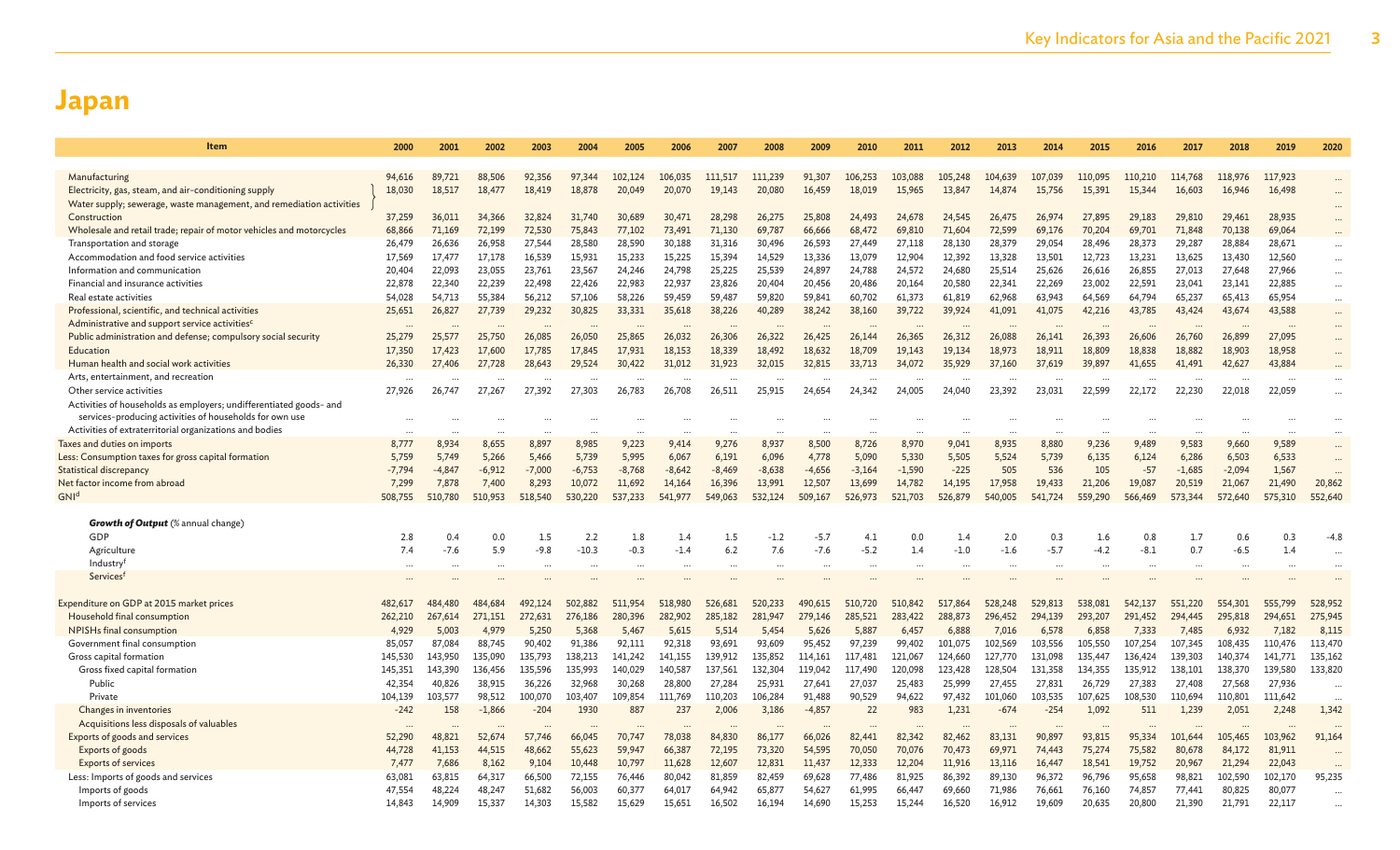| <b>Item</b>                                                       | 2000         | 2001       | 2002       | 2003       | 2004       | 2005       | 2006       | 2007       | 2008             | 2009          | 2010       | 2011          | 2012                  | 2013       | 2014          | 2015          | 2016          | 2017       | 2018       | 2019          | 2020          |
|-------------------------------------------------------------------|--------------|------------|------------|------------|------------|------------|------------|------------|------------------|---------------|------------|---------------|-----------------------|------------|---------------|---------------|---------------|------------|------------|---------------|---------------|
|                                                                   |              |            |            |            |            |            |            |            |                  |               |            |               |                       |            |               |               |               |            |            |               |               |
| <b>Growth of Demand</b> (% annual change)                         |              |            |            |            |            |            |            |            |                  |               |            |               |                       |            |               |               |               |            |            |               |               |
| Household final consumption<br>Government final consumption       | 1.7<br>3.9   | 2.1<br>2.4 | 1.3<br>1.9 | 0.5<br>1.9 | 1.3<br>1.1 | 1.5<br>0.8 | 0.9<br>0.2 | 0.8<br>1.5 | $-1.1$<br>$-0.1$ | $-1.0$<br>2.0 | 2.3<br>1.9 | $-0.7$<br>2.2 | 1.9<br>1.7            | 2.6<br>1.5 | $-0.8$<br>1.0 | $-0.3$<br>1.9 | $-0.6$<br>1.6 | 1.0<br>0.1 | 0.5<br>1.0 | $-0.4$<br>1.9 | $-6.3$<br>2.7 |
| Gross capital formation                                           | 2.9          | $-1.4$     | $-6.5$     | 0.4        | 1.7        | 2.3        | $-0.1$     | $-0.6$     | $-2.8$           | $-16.1$       | 2.9        | 2.6           | 3.7                   | 3.2        | 3.4           | 2.9           | $-0.9$        | 3.5        | 0.5        | 1.5           | 4.4           |
| Exports of goods and services                                     | 13.0         | $-6.6$     | 7.9        | 9.6        | 14.4       | 7.1        | 10.3       | 8.7        | 1.6              | $-23.4$       | 24.9       | $-0.1$        | 0.1                   | 0.8        | 9.3           | 3.2           | 1.6           | 6.6        | 3.8        | $-1.4$        | $-12.3$       |
| Imports of goods and services                                     | 9.6          | 1.2        | 0.8        | 3.4        | 8.5        | 5.9        | 4.7        | 2.3        | 0.7              | $-15.6$       | 11.3       | 5.7           | 5.5                   | 3.2        | 8.1           | 0.4           | $-1.2$        | 3.3        | 3.8        | $-0.4$        | $-6.8$        |
|                                                                   |              |            |            |            |            |            |            |            |                  |               |            |               |                       |            |               |               |               |            |            |               |               |
| <b>Investment Financing at Current Prices</b>                     |              |            |            |            |            |            |            |            |                  |               |            |               |                       |            |               |               |               |            |            |               |               |
| Gross capital formation                                           | 152,152      | 147,560    | 135,834    | 134,455    | 135,729    | 138,733    | 139,559    | 138,966    | 136,546          | 111,872       | 114,201    | 117,102       | 120,139               | 124,213    | 129,891       | 135,398       | 135,196       | 139,456    | 142,141    | 144,555       | 137,713       |
| Gross national saving                                             | 171,712      | 163,632    | 154,962    | 156,131    | 160,917    | 163,029    | 165,560    | 169,510    | 156,980          | 131,154       | 139,282    | 133,664       | 131,386               | 135,343    | 140,240       | 158,472       | 163,661       | 169,457    | 168,370    | 171,920       | 163,345       |
| Gross domestic saving <sup>g</sup>                                | 165,026      | 156,327    | 147,904    | 148,535    | 151,548    | 152,037    | 152,503    | 154,342    | 144,152          | 119,879       | 126,907    | 120,309       | 118,713               | 118,836    | 122,950       | 139,275       | 146,864       | 151,123    | 149,189    | 151,594       | 144,786       |
| Net factor income from abroad                                     | 7,746        | 8,266      | 7,655      | 8,466      | 10,220     | 11,808     | 14,301     | 16,526     | 14,179           | 12,439        | 13,466     | 14,465        | 13,818                | 17,497     | 19,285        | 21,163        | 18,943        | 20,461     | 21,185     | 21,696        | 21,108        |
| Net current transfers from abroadh                                | $-1,060$     | $-960$     | $-596$     | $-870$     | $-851$     | $-816$     | $-1,243$   | $-1,358$   | $-1,352$         | $-1,163$      | $-1,092$   | $-1,110$      | $-1,145$              | $-989$     | $-1,994$      | $-1,967$      | $-2,146$      | $-2,127$   | $-2,003$   | $-1,370$      | $-2,549$      |
|                                                                   |              |            |            |            |            |            |            |            |                  |               |            |               |                       |            |               |               |               |            |            |               |               |
| <b>Savings and Investment</b> (% of GDP at current market prices) |              |            |            |            |            |            |            |            |                  |               |            |               |                       |            |               |               |               |            |            |               |               |
| Gross domestic saving                                             | 30.8         | 29.4       | 28.2       | 28.3       | 28.6       | 28.6       | 28.5       | 28.6       | 27.3             | 24.2          | 25.1       | 24.2          | 23.7                  | 23.4       | 23.7          | 25.9          | 27.0          | 27.3       | 26.8       | 27.0          | 26.9          |
| Gross national saving                                             | 32.1         | 30.8       | 29.5       | 29.8       | 30.4       | 30.6       | 30.9       | 31.4       | 29.7             | 26.5          | 27.6       | 26.9          | 26.3                  | 26.6       | 27.0          | 29.5          | 30.1          | 30.6       | 30.3       | 30.6          | 30.3          |
| Gross capital formation                                           | 28.4         | 27.8       | 25.9       | 25.7       | 25.6       | 26.1       | 26.1       | 25.8       | 25.9             | 22.6          | 22.6       | 23.5          | 24.0                  | 24.4       | 25.0          | 25.2          | 24.8          | 25.2       | 25.6       | 25.8          | 25.5          |
| At Current Prices (¥ '000)                                        |              |            |            |            |            |            |            |            |                  |               |            |               |                       |            |               |               |               |            |            |               |               |
| Per capita GDP                                                    | 4.221        | 4.181      | 4,115      | 4,103      | 4,144      | 4,168      | 4,186      | 4,213      | 4,122            | 3,865         | 3,947      | 3,891         | 3,921                 | 3,992      | 4,076         | 4,232         | 4,287         | 4,362      | 4,396      | 4,445         | 4,284         |
| Per capita GNI                                                    | 4,282        | 4,246      | 4,175      | 4,169      | 4,224      | 4,260      | 4,298      | 4,342      | 4,232            | 3,962         | 4,052      | 4,005         | 4,030                 | 4,129      | 4,228         | 4,398         | 4,436         | 4,524      | 4,563      | 4,617         | 4,452         |
|                                                                   |              |            |            |            |            |            |            |            |                  |               |            |               |                       |            |               |               |               |            |            |               |               |
| <b>PRODUCTION INDEX</b> period averages                           |              |            |            |            |            |            |            |            |                  |               |            |               |                       |            |               |               |               |            |            |               |               |
| Agriculture; 2014-2016 = 100                                      | 102.3        | 100.2      | 101.2      | 97.9       | 98.5       | 99.4       | 97.6       | 99.3       | 99.8             | 98.3          | 96.1       | 94.9          | 96.7                  | 100.9      | 100.8         | 99.8          | 99.4          | 99.8       | 99.5       | 99.8          | $\ddots$      |
| Mining; 2015 = 100                                                | 119.3        | 118.9      | 111.8      | 115.3      | 115.2      | 118.8      | 121.9      | 126.6      | 123.8            | 113.7         | 109.3      | 109.2         | 110.3                 | 106.2      | 104.2         | 100.0         | 99.2          | 103.9      | 97.7       | 92.7          | 87.2          |
| Manufacturing; 2015 = 100                                         | 107.9        | 100.6      | 99.3       | 102.4      | 107.3      | 108.7      | 113.6      | 116.8      | 112.7            | 88.0          | 101.8      | 98.9          | 99.5                  | 99.2       | 101.1         | 100.0         | 100.0         | 103.1      | 104.2      | 101.1         | 90.6          |
|                                                                   |              |            |            |            |            |            |            |            |                  |               |            |               |                       |            |               |               |               |            |            |               |               |
| <b>ENERGY</b> annual values                                       |              |            |            |            |            |            |            |            |                  |               |            |               |                       |            |               |               |               |            |            |               |               |
| Crude petroleum <sup>i</sup> (t '000)                             |              |            |            |            |            |            |            |            |                  |               |            |               |                       |            |               |               |               |            |            |               |               |
| Production                                                        | 761          | 734        | 756        | 830        | 834        | 911        | 905        | 979        | 973              | 917           | 853        | 824           | 759                   | 668        | 626           | 578           | 549           | 546        | 496        | 524           | 513           |
| <b>Exports</b>                                                    |              |            |            |            |            |            |            |            |                  |               |            |               |                       |            |               |               |               |            |            |               |               |
| Imports                                                           | 254,604      | 239,784    | 241,898    | 244,854    | 243,395    | 249,010    | 238,649    | 242,029    | 234,406          | 211,657       | 214,357    | 209,173       | 211,026               | 210,345    | 195,169       | 194,515       | 191.047       | 185,091    | 177,043    | 173,044       | 136,462       |
| Consumption                                                       | 242,724      | 234,808    | 235,290    | 237,360    | 235,2411   | 241,415    | 231,072    | 233,956    | 224,275          | 209,846       | 208,633    | 197,026       | 197,643               | 200,434    | 189,001       | 189,036       | 190,565       | 184,228    | 176,651    | 173,951       | 139,268       |
| Electricity (kWh billion)                                         |              |            |            |            |            |            |            |            |                  |               |            |               |                       |            |               |               |               |            |            |               |               |
| Production                                                        | 1,092        | 1,076      | 1,101      | 1,094      | 1,137      | 1,158      | 1,161      | 1,195      | 1,146            | 1,113         | 1,157      | 1,108         | 1,094                 | 1.091      | 1.054         | 1,024         |               |            |            |               |               |
| Exports                                                           |              |            |            |            |            |            |            |            |                  |               |            |               |                       |            |               |               |               |            |            |               |               |
| Imports                                                           | <br>$\cdots$ | $\cdots$   | $\cdots$   | $\cdots$   | $\ddotsc$  |            | $\cdots$   |            |                  | $\cdots$      |            | $\cdots$      | $\ddotsc$<br>$\cdots$ | $\cdots$   | $\cdots$      | $\cdots$      |               |            |            |               |               |
| Consumption                                                       | 982          | 968        | 990        | 982        | 1,022      | 1,044      | 1,048      | 1,077      | 1,036            | 1,003         | 1,056      | 1,002         | 992                   | 993        | 969           | 955           |               |            |            |               |               |
|                                                                   |              |            |            |            |            |            |            |            |                  |               |            |               |                       |            |               |               |               |            |            |               |               |
| Retail prices (¥/L)                                               |              |            |            |            |            |            |            |            |                  |               |            |               |                       |            |               |               |               |            |            |               |               |
| Gasoline, premium                                                 | 113.65       | 114.64     | 111.27     | 112.78     | 122.32     | 135.87     | 146.78     | 150.55     | 167.26           | 130.89        | 143.87     | 156.57        | 157.75                | 166.68     | 173.92        | 148.62        | 131.48        | 144.23     | 160.65     | 156.78        | 147.24        |
| Diesel                                                            | 81.59        | 83.18      | 80.75      | 82.13      | 88.04      | 100.63     | 112.83     | 118.67     | 140.22           | 103.08        | 112.74     | 126.03        | 127.29                | 135.20     | 142.05        | 117.16        | 101.97        | 112.20     | 128.52     | 126.85        | 117.05        |
|                                                                   |              |            |            |            |            |            |            |            |                  |               |            |               |                       |            |               |               |               |            |            |               |               |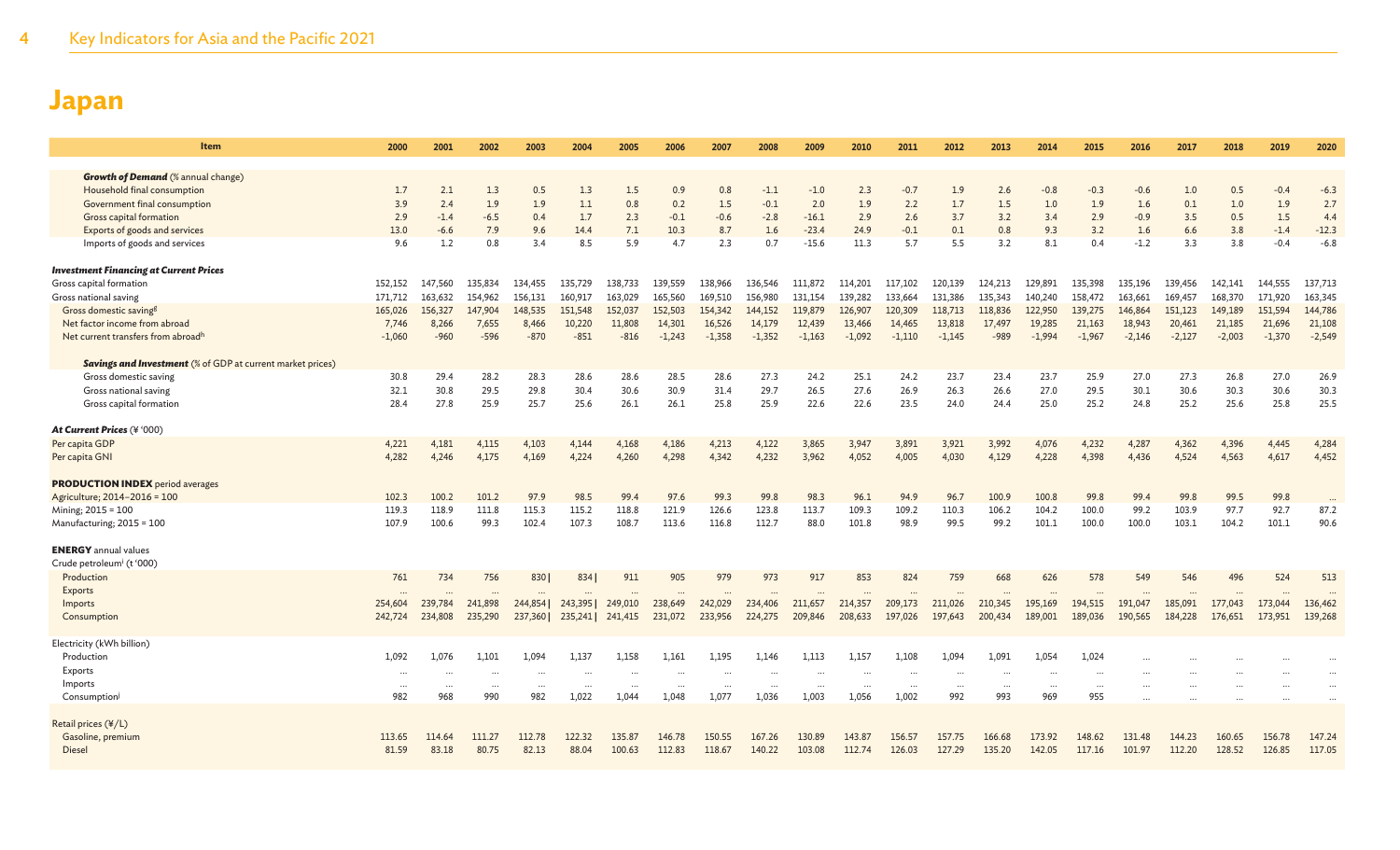| ltem                                                                 | 2000       | 2001       | 2002      | 2003                | 2004       | 2005       | 2006       | 2007       | 2008                                                                                                                                        | 2009       | 2010       | 2011       | 2012       | 2013       | 2014       | 2015       | 2016       | 2017       | 2018                          | 2019       | 2020       |
|----------------------------------------------------------------------|------------|------------|-----------|---------------------|------------|------------|------------|------------|---------------------------------------------------------------------------------------------------------------------------------------------|------------|------------|------------|------------|------------|------------|------------|------------|------------|-------------------------------|------------|------------|
|                                                                      |            |            |           |                     |            |            |            |            |                                                                                                                                             |            |            |            |            |            |            |            |            |            |                               |            |            |
| <b>PRICE INDEXES</b> period averages                                 | 99.1       | 98.4       | 97.5      | 97.2                | 97.2       | 96.9       | 97.2       | 97.2       | 98.6                                                                                                                                        | 97.2       | 96.5       | 96.3       | 96.2       | 96.6       | 99.2       | 100.0      | 99.9       | 100.4      | 101.3                         | 101.8      | 101.8      |
| Consumer (national); $2015 = 100$<br>Food and nonalcoholic beverages | 91.6       | 91.0       | 90.0      | 89.8                | 90.9       | 89.6       | 90.2       | 90.5       | 93.2                                                                                                                                        | 93.3       | 93.0       | 92.6       | 92.8       | 92.6       | 96.6       | 100.0      | 102.1      | 102.8      | 104.5                         | 104.7      | 105.9      |
| Alcoholic beverages, tobacco, and narcotics                          | 94.5       | 93.9       | 93.2      | 93.2                | 93.2       | 93.1       | 93.2       | 93.1       | 94.3                                                                                                                                        | 93.9       | 94.6       | 99.2       | 98.3       | 97.5       | 99.8       | 100.0      | 100.0      | 102.6      | 103.7                         | 105.1      | 106.8      |
| Clothing and footwear                                                | 101.7      | 99.5       | 97.2      | 95.4                | 95.2       | 95.9       | 96.7       | 97.2       | 97.7                                                                                                                                        | 96.9       | 95.7       | 95.4       | 95.5       | 95.8       | 97.8       | 100.0      | 101.8      | 102.0      | 102.2                         | 102.6      | 103.7      |
| Housing, water, electricity, gas, and other fuels                    | 96.3       | 96.6       | 96.3      | 96.2                | 96.0       | 96.1       | 96.9       | 97.0       | 98.5                                                                                                                                        | 97.3       | 97.0       | 97.6       | 98.3       | 99.1       | 100.7      | 100.0      | 97.9       | 98.5       | 99.4                          | 100.1      | 99.7       |
| Furnishings, household equipment, and routine household maintenance  | 140.8      | 135.5      | 130.3     | 126.3               | 121.9      | 118.9      | 116.3      | 114.4      | 114.0                                                                                                                                       | 111.4      | 106.0      | 99.9       | 96.9       | 94.7       | 98.4       | 100.0      | 99.6       | 99.1       | 97.9                          | 100.1      | 102.4      |
| Health                                                               | 98.9       | 99.6       | 98.4      | 101.7               | 101.7      | 101.4      | 100.7      | 101.0      | 100.7                                                                                                                                       | 100.6      | 100.1      | 99.5       | 98.7       | 98.1       | 99.1       | 100.0      | 100.9      | 101.8      | 103.4                         | 104.0      | 104.3      |
| Transport                                                            | 91.8       | 91.8       | 90.6      | 90.8                | 92.1       | 94.5       | 96.6       | 97.6       | 102.1                                                                                                                                       | 94.2       | 96.6       | 99.1       | 99.3       | 100.7      | 104.3      | 100.0      | 97.0       | 99.5       | 102.9                         | 102.7      | 102.3      |
| Communication                                                        | 126.7      | 119.0      | 117.2     | 117.1               | 115.7      | 107.9      | 104.0      | 101.9      | 101.8                                                                                                                                       | 101.3      | 100.6      | 100.0      | 99.0       | 98.4       | 99.6       | 100.0      | 99.1       | 95.4       | 93.7                          | 90.9       | 91.1       |
| Recreation and culture                                               | 121.9      | 118.1      | 115.4     | 113.5               | 111.8      | 110.7      | 108.7      | 107.1      | 106.5                                                                                                                                       | 103.9      | 102.2      | 98.0       | 96.1       | 95.1       | 98.4       | 100.0      | 100.8      | 101.0      | 101.7                         | 103.3      | 104.8      |
| Education                                                            | 101.4      | 102.4      | 103.5     | 104.1               | 104.8      | 105.6      | 106.3      | 107.1      | 107.8                                                                                                                                       | 108.6      | 98.0       | 95.9       | 96.1       | 96.6       | 98.4       | 100.0      | 101.6      | 102.2      | 102.7                         | 101.1      | 93.0       |
| <b>Restaurants and hotels</b>                                        | 92.2       | 91.4       | 91.4      | 91.5                | 92.2       | 92.2       | 92.7       | 93.4       | 94.6                                                                                                                                        | 94.9       | 94.5       | 94.3       | 94.4       | 94.7       | 97.6       | 100.0      | 101.1      | 101.6      | 102.6                         | 104.2      | 102.8      |
| Miscellaneous goods and services                                     | 93.6       | 94.4       | 95.0      | 94.8                | 93.5       | 94.0       | 94.2       | 94.3       | 93.4                                                                                                                                        | 92.7       | 92.5       | 93.0       | 93.7       | 95.7       | 98.5       | 100.0      | 100.4      | 100.5      | 100.5                         | 100.8      | 99.6       |
| Producer <sup>k</sup> ; 2015 = 100                                   | 99.7       | 97.5       | 95.5      | 94.6                | 95.8       | 97.4       | 99.5       | 101.3      | 105.9                                                                                                                                       | 100.3      | 100.2      | 101.7      | 100.8      | 102.1      | 103.1      | 100.0      | 96.4       | 98.6       | 100.9                         | 101.2      | 100.1      |
| Implicit GDP deflator; 2015 = 100                                    | 110.9      | 109.7      | 108.2     | 106.5               | 105.3      | 104.0      | 103.1      | 102.4      | 101.5                                                                                                                                       | 100.9      | 99.0       | 97.4       | 96.6       | 96.3       | 97.9       | 100.0      | 100.4      | 100.3      | 100.3                         | 101.0      | 101.9      |
|                                                                      |            |            |           |                     |            |            |            |            |                                                                                                                                             |            |            |            |            |            |            |            |            |            |                               |            |            |
| <b>Price Indexes</b> (% annual change)                               |            |            |           |                     |            |            |            |            |                                                                                                                                             |            |            |            |            |            |            |            |            |            |                               |            |            |
| Consumer price index                                                 | $-0.7$     | $-0.7$     | $-0.9$    | $-0.3$              | $-0.0$     | $-0.3$     | 0.2        | 0.1        | 1.4                                                                                                                                         | $-1.4$     | $-0.7$     | $-0.3$     | $-0.1$     | 0.3        | 2.8        | 0.8        | $-0.1$     | 0.5        | 1.0                           | 0.5        | $-0.0$     |
| Food price index                                                     | $-2.4$     | $-0.6$     | $-1.1$    | $-0.2$              | 1.1        | $-1.3$     | 0.6        | 0.3        | 3.0                                                                                                                                         | 0.1        | $-0.3$     | $-0.4$     | 0.2        | $-0.2$     | 4.3        | 3.6        | 2.1        | 0.7        | 1.6                           | 0.2        | 1.2        |
| Producer price index                                                 | 0.0        | $-2.3$     | $-2.1$    | $-0.9$              | 1.3        | 1.6        | 2.2        | 1.7        | 4.6                                                                                                                                         | $-5.2$     | $-0.1$     | 1.5        | $-0.9$     | 1.3        | 1.1        | $-3.0$     | $-3.5$     | 2.3        | 2.6                           | $-0.2$     | $-1.0$     |
| Implicit GDP deflator                                                | $-1.3$     | $-1.1$     | $-1.4$    | $-1.6$              | $-1.1$     | $-1.2$     | $-0.9$     | $-0.7$     | $-0.9$                                                                                                                                      | $-0.6$     | $-1.9$     | $-1.6$     | $-0.8$     | $-0.4$     | 1.7        | 2.1        | 0.4        | $-0.1$     | 0.0                           | 0.6        | 0.9        |
|                                                                      |            |            |           |                     |            |            |            |            |                                                                                                                                             |            |            |            |            |            |            |            |            |            |                               |            |            |
| <b>MONEY AND INTEREST RATES</b> as of end of period (¥ billion)      |            |            |           |                     |            |            |            |            |                                                                                                                                             |            |            |            |            |            |            |            |            |            |                               |            |            |
| Money supply (M1)                                                    | 247,859    | 281,800    | 347,977   | 451,827             | 470.911    | 495,144    | 495,285    | 498,684    | 493,925                                                                                                                                     | 498,574    | 515,309    | 541,403    | 560,219    | 591,872    | 617,781    | 644,909    | 701,235    | 747,093    | 787,356                       | 830,071    | 944,462    |
| Currency in circulation                                              | 61,948     | 66,690     | 71.328    | 71.925              | 72,812     | 74.807     | 76.136     | 77,375     | 76,587                                                                                                                                      | 76.727     | 78,404     | 79,973     | 83,070     | 85,271     | 88.161     | 93,559     | 97,301     | 101.863    | 105,546                       | 106,963    | 112,389    |
| Demand deposits                                                      | 185,912    | 215,110    | 276,649   | 379,901             | 398,098    | 420,337    | 419,149    | 421,309    | 417,338                                                                                                                                     | 421,847    | 436,904    | 461,431    | 477,149    | 506,602    | 529,620    | 551,351    | 603,934    | 645,230    | 681,810                       | 723,109    | 832,073    |
| Quasi-money <sup>m</sup>                                             | 402,004    | 389,477    | 335.617   | 577,380             | 566,803    | 546,466    | 541,913    | 546,505    | 559,229                                                                                                                                     | 575.688    | 579,716    | 582.104    | 588,335    | 595,578    | 602,401    | 606.099    | 589,491    | 581,485    | 569,972                       | 555,908    | 547,564    |
| Money supply (M2)   (M3)                                             | 649,863    | 671,277    |           | 683,594   1,029,207 | 1,037,714  | 1,041,610  | 1,037,198  | 1,045,189  | 1,053,153                                                                                                                                   | 1,074,262  | 1,095,024  | 1,123,507  | 1,148,555  | 1,187,450  | 1,220,182  | 1,251,009  | 1,290,727  | 1,328,578  | 1,357,328                     | 1,385,980  | 1,492,025  |
| Foreign assets (net)                                                 | 27,728     | 27,758     | 26,849    | 32,804              | 41,066     | 67,978     | 77,835     | 105,539    | 73.221                                                                                                                                      | 67,098     | 72,445     | 78,668     | 85,790     | 103,455    | 82,469     | 73,449     | 72,294     | 75,515     | 73,522                        | 73,267     | 83,902     |
| Domestic credit                                                      | 756,978    | 767,624    |           | 755,218   1,174,326 | 1,164,450  | 1,156,394  | 1,128,634  | 1,103,624  | 1,116,090                                                                                                                                   | 1,148,129  | 1,163,181  | 1,173,370  | 1,213,321  | 1,267,647  | 1,320,276  | 1,372,666  | 1,456,042  | .,515,602  | 1,541,470                     | 1,602,613  | 1,705,155  |
| Claims on government sector (net) <sup>n</sup>                       | 180,323    | 205,825    | 222,528   | 313,336             | 323,833    | 326,005    | 321,209    | 316,271    | 350,076                                                                                                                                     | 399,736    | 433,709    | 463,706    | 483,617    | 523,422    | 558,285    | 579.366    | 626,548    | 636,639    | 643,255                       | 660,726    | 690,868    |
| Claims on private sector <sup>o</sup>                                | 576,654    | 561,800    | 532,690   | 518,106             | 507,346    | 515,860    | 520,146    | 521,309    | 525,366                                                                                                                                     | 521,567    | 518,557    | 512,648    | 523,008    | 544,333    | 551,572    | 560,759    | 575,395    | 597,532    | 601,703                       | 620,898    | 659,099    |
| Claims on other financial institutions                               | $\cdots$   |            |           | 342,885             | 333,271    | 314,530    | 287,279    | 266,045    | 240,649                                                                                                                                     | 226,826    | 210,915    | 197,017    | 206,696    | 199,893    | 210,420    | 232,542    | 254,100    | 281,431    | 296,513                       | 320,989    | 355,188    |
| Other items                                                          | $-134,842$ | $-124,106$ | $-98,474$ | $-177,923$          | $-167,803$ | $-182,762$ | $-169,271$ | $-163.974$ | $-136,158$                                                                                                                                  | $-140,964$ | $-140,601$ | $-128,532$ | $-150,556$ | $-183,652$ | $-182,563$ | $-195,106$ | $-237,610$ | $-262,539$ | $-257,664$                    | $-289,900$ | $-297,031$ |
|                                                                      |            |            |           |                     |            |            |            |            |                                                                                                                                             |            |            |            |            |            |            |            |            |            |                               |            |            |
| <b>Money Supply (M2)   (M3)</b> (% annual change)                    | 1.9        | 3.3        | 1.8       |                     | 0.8        | 0.4        | $-0.4$     | 0.8        | 0.8                                                                                                                                         | 2.0        | 1.9        | 2.6        | 2.2        | 3.4        | 2.8        | 2.5        | 3.2        | 2.9        | 2.2                           | 2.1        | 7.7        |
| <b>M2   M3</b> (% of GDP at current market prices)                   | 123.4      | 128.3      | 132.5     | 199.7               | 199.2      | 198.7      | 196.9      | 196.6      | 202.3                                                                                                                                       | 219.5      | 218.8      | 228.6      | 232.1      | 236.0      | 237.4      | 235.5      | 241.0      | 243.4      | 248.1                         | 250.3      | 276.8      |
|                                                                      |            |            |           |                     |            |            |            |            |                                                                                                                                             |            |            |            |            |            |            |            |            |            |                               |            |            |
| <b>Deposit Money Banks</b>                                           |            |            |           |                     |            |            |            |            |                                                                                                                                             |            |            |            |            |            |            |            |            |            |                               |            |            |
| Demand deposits                                                      | 185,912    | 215,110    | 276,649   | 379,901             | 398,098    | 420,337    | 419,149    | 421,309    | 417.338                                                                                                                                     | 421.847    | 436,904    | 461.431    | 477,149    | 506,602    | 529,620    | 551,351    | 603.934    | 645,230    | 681,810                       | 723,109    | 832,073    |
| Savings and time deposits <sup>p</sup>                               | 402,004    | 389,477    | 335,617   | 577,380             | 566,803    | 546,466    | 541,913    | 546,505    | 559,229                                                                                                                                     | 575,688    | 579,716    | 582,104    | 588,335    | 595,578    | 602,401    | 606,099    | 589,491    | 581.485    | 569,972                       | 555,908    | 547,564    |
| Loans and advances <sup>q</sup>                                      | 328,677    | 327,256    | 287,143   | 282,901             | 277,451    | 310,811    | 284,431    | 277,482    | 284,795                                                                                                                                     | 274,973    | 273,490    | 274,032    | 309,133    | 351,640    | 374,800    | 388,546    | 440,209    | 447,245    | 425,928                       | 454,938    | 516,493    |
| Domestic credits outstanding                                         | 781,486    | 749,539    | 724,407   |                     |            |            |            |            | 1,240,183 1,242,352 1,277,614 1,245,493 1,245,297 1,261,361 1,272,508 1,290,111 1,317,566 1,374,617 1,453,819 1,506,821 1,545,996 1,633,634 |            |            |            |            |            |            |            |            |            | 1,673,959 1,677,711 1,733,955 |            | 1,896,130  |
|                                                                      |            |            |           |                     |            |            |            |            |                                                                                                                                             |            |            |            |            |            |            |            |            |            |                               |            |            |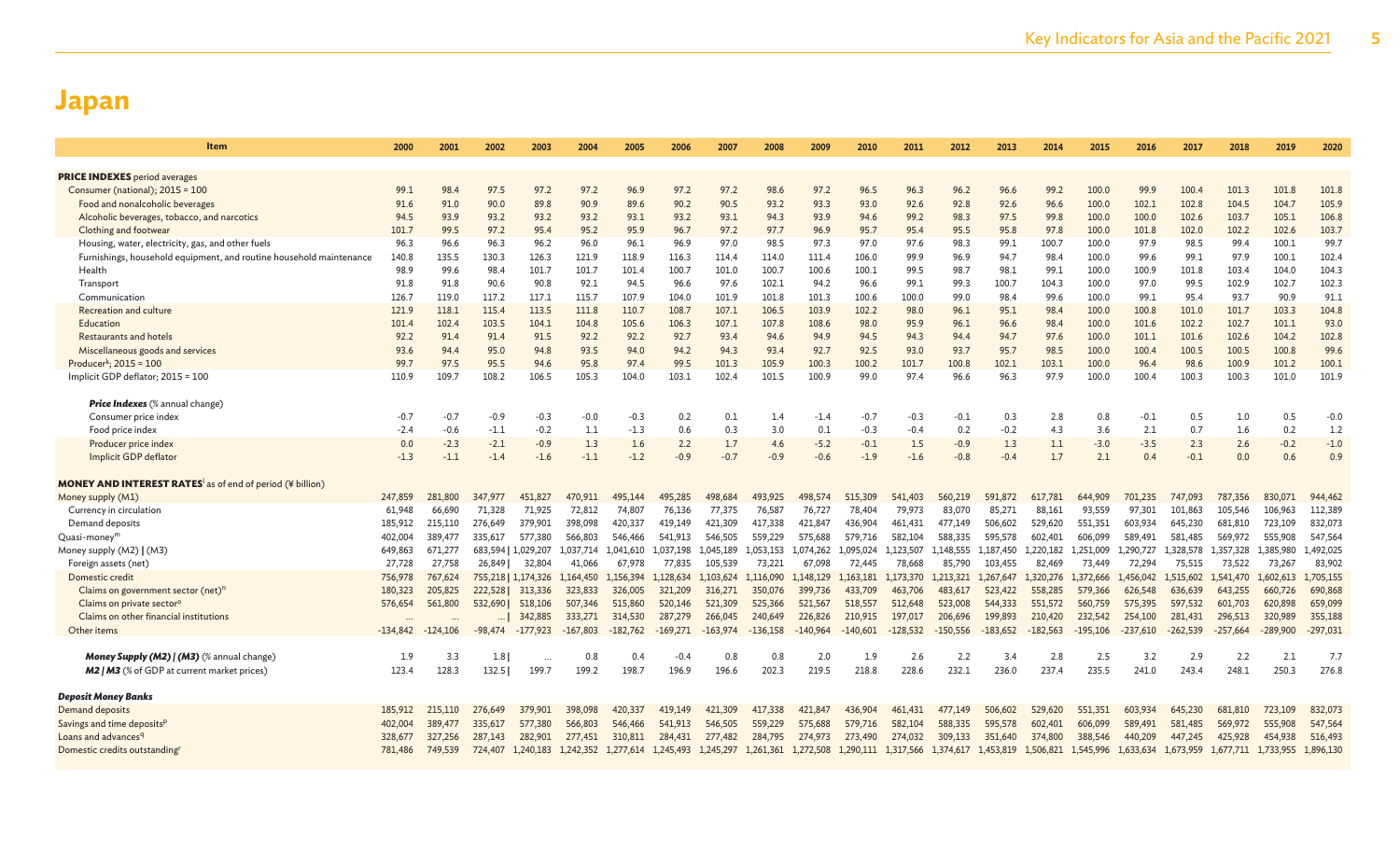6 Key Indicators for Asia and the Pacific 2021

| <b>Item</b>                                                         | 2000             | 2001             | 2002              | 2003             | 2004             | 2005              | 2006             | 2007             | 2008             | 2009             | 2010             | 2011             | 2012             | 2013             | 2014             | 2015              | 2016             | 2017             | 2018             | 2019             | 2020                 |
|---------------------------------------------------------------------|------------------|------------------|-------------------|------------------|------------------|-------------------|------------------|------------------|------------------|------------------|------------------|------------------|------------------|------------------|------------------|-------------------|------------------|------------------|------------------|------------------|----------------------|
|                                                                     |                  |                  |                   |                  |                  |                   |                  |                  |                  |                  |                  |                  |                  |                  |                  |                   |                  |                  |                  |                  |                      |
| <b>Interest Rates</b> period averages (% per annum)<br>On deposits  |                  |                  |                   |                  |                  |                   |                  |                  |                  |                  |                  |                  |                  |                  |                  |                   |                  |                  |                  |                  |                      |
| Savings <sup>s</sup>                                                | 0.093            | 0.052            | 0.017             | 0.010            | 0.009            | 0.008             | 0.060            | 0.219            | 0.206            | 0.056            | 0.039            | 0.028            | 0.023            | 0.022            | 0.022            | 0.022             | 0.006            | 0.002            | 0.002            | 0.001            | 0.001                |
| Time: 6 months <sup>t</sup>                                         | 0.197            | 0.105            | 0.062             | 0.069            | 0.122            | 0.188             | 0.366            | 0.523            | 0.506            | 0.341            | 0.209            | 0.195            | 0.187            | 0.202            | 0.204            | 0.175             | 0.116            | 0.105            | 0.097            | 0.074            | 0.056                |
| 12 monthsu                                                          | 0.241            | 0.130            | 0.072             | 0.049            | 0.040            | 0.034             | 0.156            | 0.381            | 0.408            | 0.262            | 0.102            | 0.071            | 0.065            | 0.061            | 0.059            | 0.059             | 0.039            | 0.032            | 0.028            | 0.026            | 0.020                |
|                                                                     |                  |                  |                   |                  |                  |                   |                  |                  |                  |                  |                  |                  |                  |                  |                  |                   |                  |                  |                  |                  |                      |
| <b>GOVERNMENT FINANCE</b> fiscal year ending 31 March (¥ billion)   |                  |                  |                   |                  |                  |                   |                  |                  |                  |                  |                  |                  |                  |                  |                  |                   |                  |                  |                  |                  |                      |
| General Government                                                  |                  |                  |                   |                  |                  |                   |                  |                  |                  |                  |                  |                  |                  |                  |                  |                   |                  |                  |                  |                  |                      |
| Revenue                                                             | 160,731          | 158,741          | 149,711           | 150,541          | 155,837          | 162.287           | 165,965          | 168,718          | 161,005          | 146,746          | 151.120          | 154,653          | 158,660          | 166,193          | 178,051          | 188,178           | 189.061          | 193,274          | 197.471          | 197,378          |                      |
| <b>Taxes</b>                                                        | 90,664           | 87,850           | 80.685            | 79,170           | 82.792           | 88,231            | 92.192           | 94.248           | 86.141           | 75.744           | 78,616           | 80,450           | 82.620           | 87,784           | 96.004           | 100.037           | 99.413           | 103,520          | 106,120          | 105.193          | $\cdots$             |
| Taxes on income, profits, and capital gains                         | 47,967           | 45,658           | 39,057            | 38,143           | 41,395           | 46,058            | 50,431           | 52,792           | 46,013           | 36,741           | 39,131           | 40,486           | 42,950           | 47,176           | 49,707           | 50,338            | 49,887           | 53,452           | 55,584           | 54,160           | $\cdots$             |
| Payable by individuals                                              | 26,513           | 25,513           | 22,309            | 21,096           | 21,971           | 23,079            | 24,418           | 26,559           | 25,827           | 23,708           | 23,085           | 23,418           | 24,338           | 26,180           | 26,437           | 27,118            | 27,536           | 28,675           | 29,463           | 29,060           | $\cdots$             |
| Payable by corporations and other enterprises                       | 20,165           | 18,969           | 16.345            | 16,783           | 19,150           | 22,804            | 25,855           | 26,027           | 19,992           | 12,877           | 15,898           | 16,943           | 18,498           | 20,882           | 23,159           | 23,125            | 22,307           | 24,718           | 26,065           | 25,070           | $\cdots$             |
| Other taxes on income, profits, and capital gains                   | 1,290            | 1,176            | 403               | 263              | 274              | 175               | 158              | 206              | 194              | 156              | 148              | 125              | 114              | 114              | 111              | 94                | 44               | 59               | 55               | 30               |                      |
| Taxes on payroll and workforce                                      |                  |                  |                   |                  |                  |                   |                  |                  |                  |                  |                  |                  |                  |                  |                  |                   |                  |                  |                  |                  |                      |
| Taxes on property                                                   | 12.196           | 12,192           | 11.949            | 11,474           | 11.513           | 11.650            | 11.251           | 11.418           | 11.494           | 11.356           | 11.431           | 11.672           | 11.257           | 11.416           | 11,863           | 11.929            | 12.257           | 12.554           | 12.682           | 12,876           | $\cdots$             |
| Taxes on goods and services                                         | 28,936           | 28,406           | 28,156            | 28,015           | 28,298           | 28,843            | 28,779           | 28,296           | 26,943           | 26,128           | 26,456           | 26,604           | 26,700           | 27,334           | 32,475           | 35,832            | 35,413           | 35,564           | 35,844           | 36,254           | $\cdots$             |
| Taxes on international trade and transaction                        | 876              | 902              | 835               | 845              | 862              | 930               | 947              | 941              | 883              | 732              | 786              | 874              | 897              | 1,034            | 1,073            | 1,049             | 939              | 1,024            | 1,074            | 959              | $\cdots$             |
| Other taxes                                                         | 690              | 692              | 688               | 693              | 723              | 750               | 783              | 801              | 808              | 787              | 811              | 813              | 815              | 824              | 887              | 891               | 917              | 927              | 936              | 944              | $\cdots$             |
| Social contributions                                                | 50,694           | 51,937           | 51,834            | 51.956           | 52,277           | 53,502            | 55,416           | 56,820           | 57,590           | 55.629           | 57.528           | 59,423           | 61,184           | 62,664           | 64,896           | 67.079            | 69.147           | 71,002           | 73,007           | 74,346           | $\cdots$             |
| Grants (revenue)                                                    |                  | 361              | $\Omega$          |                  |                  |                   |                  |                  |                  | $\Omega$         |                  | 40               | -1               |                  |                  | $\overline{2}$    |                  | 24               | 2                | 1                |                      |
| Other revenue                                                       | 19.373           | 18,593           | 17.192            | 19,415           | 20,766           | 20,554            | 18.357           | 17.650           | 17,270           | 15,373           | 14,977           | 14.739           | 14,856           | 15.746           | 17.149           | 21,060            | 20,494           | 18,729           | 18,343           | 17,838           | $\cdots$             |
| <b>Expense</b>                                                      | 178,577          | 177,349          | 177,609<br>31,630 | 177,654          | 175,405          | 177,410<br>30,672 | 177,567          | 180,807          | 185,851          | 192,101          | 192,682          | 196,186          | 196,700          | 198,578          | 200,668          | 204,539<br>28,603 | 205,384          | 206,513          | 206,883          | 210,284          | $\cdots$             |
| Compensation of employees<br>Use of goods and services              | 32,134<br>16,013 | 32,110<br>15,996 | 15,814            | 31,281<br>16,204 | 30,971<br>15,462 | 15,275            | 30,668<br>14,816 | 30,782           | 30,210<br>14,663 | 29,311<br>15,558 | 28,781           | 28,799<br>16,360 | 28,291<br>16,397 | 27,573<br>17,394 | 28,479<br>17,594 | 17,789            | 28,642<br>18,133 | 28,659<br>17,636 | 28,748<br>17,861 | 28,769           | $\cdots$             |
| Consumption of fixed capital                                        | 16,170           | 16,183           | 16,161            | 16,247           | 16,345           | 16,471            | 16,618           | 15,120<br>16,740 | 16,828           | 16,396           | 16,259<br>16,345 | 16,352           | 16,329           | 16,557           | 17,106           | 17,410            | 17,544           | 17,939           | 18,288           | 18,954<br>18,562 |                      |
| Interest                                                            | 16,684           | 15,578           | 14,410            | 13,279           | 12,346           | 11,682            | 12,019           | 12,289           | 12,118           | 11,528           | 11,499           | 11,493           | 11,297           | 11,216           | 11,108           | 10,932            | 10,532           | 9,990            | 9,606            | 9,211            | $\cdots$             |
| Subsidies                                                           | 4,036            | 3,999            | 3,882             | 3,882            | 3,322            | 3,029             | 2,999            | 2,754            | 2,731            | 3,524            | 3,558            | 3,450            | 3,467            | 3,356            | 3,280            | 3,318             | 3,046            | 2,990            | 2,989            | 3,134            | $\cdots$             |
| Grants (revenue)                                                    | 479              | 519              | 475               | 641              | 801              | 1,056             | 837              | 582              | 725              | 647              | 654              | 646              | 698              | 850              | 628              | 631               | 591              | 584              | 577              | 545              | $\cdots$<br>$\cdots$ |
| Social benefits                                                     | 79,229           | 82,062           | 83,805            | 85,111           | 87,041           | 89,133            | 90,534           | 93,573           | 95,580           | 100,225          | 104,022          | 106,148          | 108,008          | 109,441          | 110,741          | 113,292           | 114,414          | 115,968          | 116,903          | 118,520          | $\cdots$             |
| Other expense                                                       | 13,834           | 10,902           | 11,431            | 11,008           | 9,116            | 10.091            | 9,077            | 8,968            | 12,996           | 14,913           | 11,563           | 12,939           | 12,215           | 12,192           | 11,731           | 12,564            | 12,482           | 12,749           | 11.913           | 12,589           | $\cdots$             |
| Net operating balance                                               | $-17,846$        | $-18,607$        | $-27,898$         | $-27,113$        | $-19,569$        | $-15,123$         | $-11,602$        | $-12,090$        | $-24,847$        | $-45,355$        | $-41,561$        | $-41,534$        | $-38,040$        | $-32,385$        | $-22,617$        | $-16,361$         | $-16,323$        | $-13,239$        | $-9,412$         | $-12,906$        | $\cdots$             |
| Gross operating balance                                             | $-1,676$         | $-2,425$         | $-11,737$         | $-10,866$        | $-3,223$         | 1,348             | 5,016            | 4,651            | $-8,018$         | $-28,960$        | $-25,217$        | $-25,182$        | $-21,711$        | $-15,828$        | $-5,511$         | 1,049             | 1,221            | 4,700            | 8,876            | 5,656            | $\cdots$             |
| <b>Transactions in Nonfinancial Assets</b>                          |                  |                  |                   |                  |                  |                   |                  |                  |                  |                  |                  |                  |                  |                  |                  |                   |                  |                  |                  |                  |                      |
| Net/gross investment in nonfinancial assets                         | 16,766           | 14,486           | 12,708            | 9.893            | 7,387            | 6.454             | 4.792            | 3,631            | 3.043            | 4,975            | 3.080            | 2,785            | 2,567            | 4.834            | 4,161            | 2,918             | 2,564            | 3,070            | 3,726            | 4,166            | $\cdots$             |
| <b>Fixed assets</b>                                                 | 12,907           | 11,205           | 9,842             | 7,108            | 5,042            | 4,259             | 2,841            | 1,640            | 1,122            | 2,891            | 1,563            | 1,364            | 1,212            | 3,392            | 2,882            | 1,922             | 1,909            | 2,078            | 2,257            | 3,100            | $\cdots$             |
| Inventories                                                         | $-19$            | $-130$           | $-71$             | $-145$           | 188              | 76                | 28               | 131              | $-53$            | 56               | $-13$            | 11               | 42               | 65               | 87               | $-47$             | $-282$           | 89               | $-82$            | $-36$            | $\cdots$             |
| Valuables                                                           |                  |                  |                   |                  |                  |                   |                  |                  |                  |                  |                  |                  |                  |                  |                  |                   |                  |                  |                  |                  | $\cdots$             |
| Nonproduced assets                                                  | 3.879            | 3,411            | 2.937             | 2.930            | 2,156            | 2.118             | 1.922            | 1,859            | 1.974            | 2.029            | 1.530            | 1.410            | 1.312            | 1.378            | 1.192            | 1.043             | 937              | 903              | 1,552            | 1.102            | $\cdots$             |
| Expenditure                                                         | 195,343          | 191,834          | 190,317           | 187,547          | 182,792          | 183,864           | 182,359          | 184,438          | 188,894          | 197,076          | 195,762          | 198,972          | 199,267          | 203,412          | 204,829          | 207,457           | 207,948          | 209,583          | 210,609          | 214,449          | $\sim$               |
| Net lending/Net borrowing                                           | $-34612$         | $-33093$         | $-40606$          | $-37006$         | $-26955$         | $-21577$          | $-16394$         | $-15720$         | $-27890$         | $-50330$         | $-44642$         | -44319           | $-40606$         | $-37219$         | $-26779$         | $-19279$          | $-18887$         | $-16309$         | $-13138$         | $-17072$         | $\cdots$             |
| <b>Primary balance</b>                                              | $-17929$         | $-17515$         | $-26196$          | $-23727$         | $-14610$         | -9894             | $-4375$          | $-3431$          | $-15772$         | $-38802$         | $-33143$         | $-32827$         | $-29310$         | $-26003$         | $-15670$         | $-8347$           | $-8355$          | $-6319$          | $-3532$          | $-7861$          |                      |
| <b>Transactions in Financial Assets and Liabilities (Financing)</b> |                  |                  |                   |                  |                  |                   |                  |                  |                  |                  |                  |                  |                  |                  |                  |                   |                  |                  |                  |                  |                      |
| Net acquisition of financial assets                                 | 18,711           | $-13,485$        | $-6,610$          | 21,486           | $-10,088$        | $-9,103$          | $-24,228$        | $-8,593$         | $-13,769$        | 2,436            | $-5,977$         | 15,193           | $-6,076$         | $-1,604$         | 22,208           | 2,650             | 11,359           | 8,793            | 4,473            | 1,641            | $\cdots$             |
| Domestic                                                            |                  |                  |                   |                  |                  |                   |                  |                  |                  |                  |                  |                  |                  |                  |                  |                   |                  |                  |                  |                  |                      |
| External                                                            |                  |                  |                   |                  |                  |                   |                  |                  |                  |                  |                  |                  |                  |                  |                  |                   |                  |                  |                  |                  | $\cdots$             |
| Net incurrence of liabilities                                       | 50,551           | 23,882           | 30,071            | 60,323           | 20,552           | 12,852            | -9,773           | 2,401            | 12,650           | 48,732           | 35,885           | 57,372           | 32,690           | 32,103           | 49,990           | 17,932            | 25,250           | 19,107           | 17,148           | 16,405           | $\cdots$             |
| Domestic                                                            |                  |                  |                   |                  |                  |                   |                  |                  |                  |                  |                  |                  |                  |                  |                  |                   |                  |                  |                  |                  |                      |
| External                                                            |                  |                  |                   |                  |                  |                   |                  |                  |                  |                  |                  |                  |                  |                  |                  |                   |                  |                  |                  |                  |                      |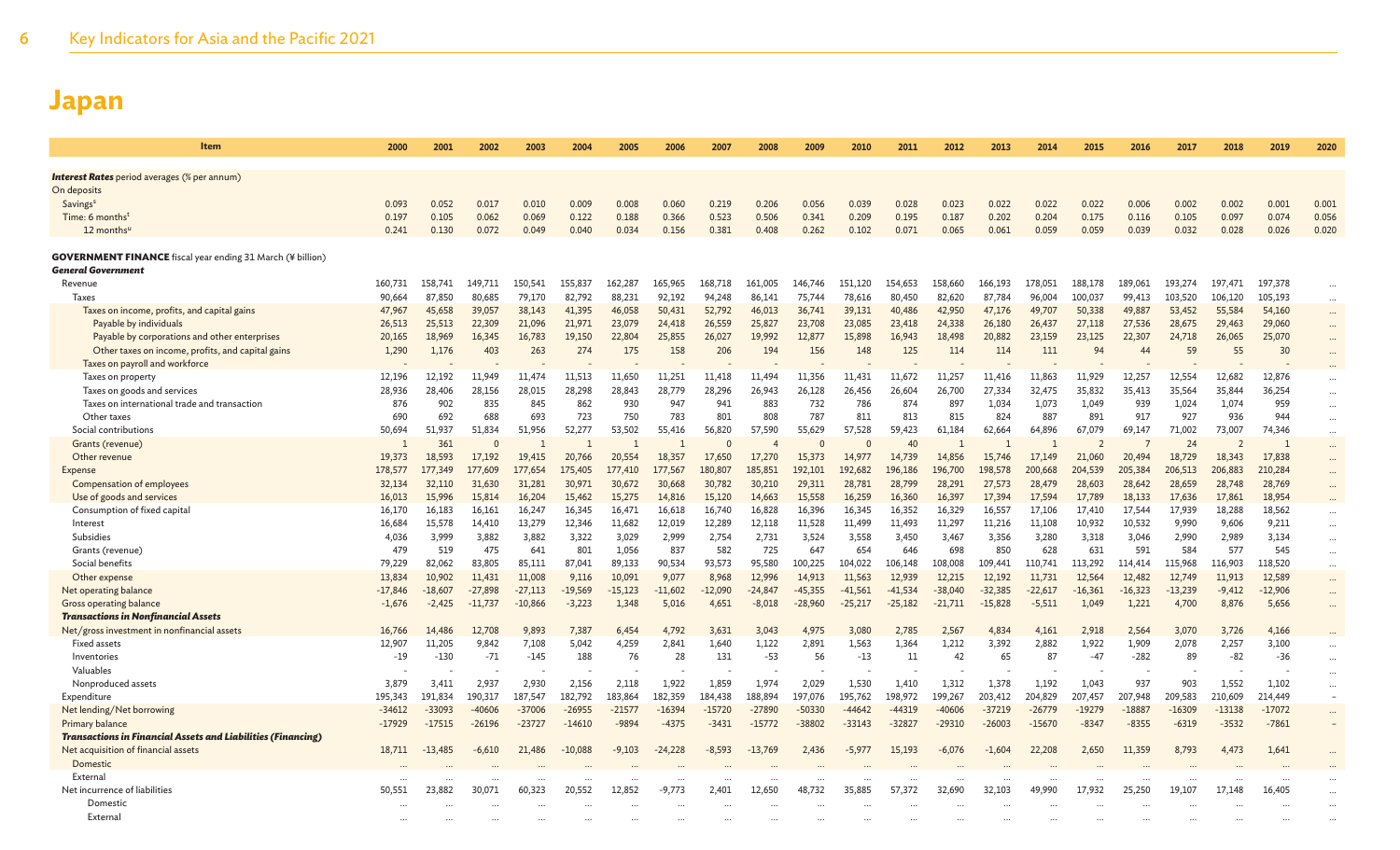| Item                                                               | 2000    | 2001    | 2002    | 2003    | 2004     | 2005    | 2006    | 2007    | 2008    | 2009    | 2010    | 2011     | 2012     | 2013      | 2014      | 2015     | 2016    | 2017    | 2018     | 2019     | 2020      |
|--------------------------------------------------------------------|---------|---------|---------|---------|----------|---------|---------|---------|---------|---------|---------|----------|----------|-----------|-----------|----------|---------|---------|----------|----------|-----------|
|                                                                    |         |         |         |         |          |         |         |         |         |         |         |          |          |           |           |          |         |         |          |          |           |
| <b>Government Finance</b> (% of GDP at current market prices)      |         |         |         |         |          |         |         |         |         |         |         |          |          |           |           |          |         |         |          |          |           |
| Total revenue                                                      | 30.0    | 29.9    | 28.5    | 28.7    | 29.4     | 30.5    | 31.0    | 31.3    | 30.5    | 29.6    | 29.9    | 31.1     | 31.7     | 32.7      | 34.3      | 35.0     | 34.7    | 34.9    | 35.5     | 35.2     | $\cdots$  |
| Tax revenue                                                        | 16.9    | 16.5    | 15.4    | 15.1    | 15.6     | 16.6    | 17.2    | 17.5    | 16.3    | 15.3    | 15.6    | 16.2     | 16.5     | 17.3      | 18.5      | 18.6     | 18.3    | 18.7    | 19.1     | 18.7     | $\ddotsc$ |
| Taxes payable by individuals                                       | 5.0     | 4.8     | 4.3     | 4.0     | 4.2      | 4.3     | 4.6     | 4.9     | 4.9     | 4.8     | 4.6     | 4.7      | 4.9      | 5.1       | 5.1       | 5.0      | 5.1     | 5.2     | 5.3      | 5.2      | $\cdots$  |
| Taxes payable by corporations and other enterprises                | 3.8     | 3.6     | 3.1     | 3.2     | 3.6      | 4.3     | 4.8     | 4.8     | 3.8     | 2.6     | 3.1     | 3.4      | 3.7      | 4.1       | 4.5       | 4.3      | 4.1     | 4.5     | 4.7      | 4.5      |           |
| Total expenditure                                                  | 36.5    | 36.1    | 36.3    | 35.8    | 34.5     | 34.5    | 34.1    | 34.2    | 35.8    | 39.8    | 38.7    | 40.0     | 39.8     | 40.0      | 39.5      | 38.6     | 38.2    | 37.9    | 37.9     | 38.2     | $\cdots$  |
| Net lending/borrowing                                              | $-6.5$  | $-6.2$  | $-7.7$  | $-7.1$  | $-5.1$   | $-4.1$  | $-3.1$  | $-2.9$  | $-5.3$  | $-10.2$ | $-8.8$  | $-8.9$   | $-8.1$   | $-7.3$    | $-5.2$    | $-3.6$   | $-3.5$  | $-2.9$  | $-2.4$   | $-3.0$   | $\cdots$  |
| Primary balance                                                    | $-3.3$  | $-3.3$  | $-5.0$  | $-4.5$  | $-2.8$   | $-1.9$  | $-0.8$  | $-0.6$  | $-3.0$  | $-7.8$  | $-6.6$  | $-6.6$   | $-5.9$   | $-5.1$    | $-3.0$    | $-1.6$   | $-1.5$  | $-1.1$  | $-0.6$   | $-1.4$   |           |
| <b>Expenditure by Function, General Government</b>                 |         |         |         |         |          |         |         |         |         |         |         |          |          |           |           |          |         |         |          |          |           |
| Total expenditure                                                  |         |         |         |         |          | 94,482  | 94,098  | 95,582  | 94,893  | 96,076  | 97,754  | 99,436   | 99,963   | 101,443   | 04,158    | 106,286  | 106,798 | 107,709 | 109,099  | 111,715  | $\cdots$  |
| General public services                                            |         |         |         |         |          | 10,831  | 10,536  | 10,277  | 9,624   | 9,433   | 10,261  | 9,450    | 8,799    | 8,875     | 8,844     | 9,083    | 9,151   | 8,629   | 9,052    | 9,358    | $\cdots$  |
| Defense                                                            |         |         |         |         |          | 4,214   | 4,176   | 4,181   | 4,137   | 4,172   | 4,103   | 4,191    | 4,248    | 4,248     | 4,402     | 4,364    | 4,430   | 4,412   | 4,509    | 4,712    | $\cdots$  |
| Public order and safety                                            |         |         |         |         |          | 5,916   | 6,012   | 6,027   | 5,935   | 5,948   | 5,722   | 5,889    | 5,895    | 5,884     | 6,197     | 6,284    | 6,237   | 6,172   | 6,271    | 6,420    | $\cdots$  |
| Economic affairs                                                   |         |         |         |         |          | 12,622  | 12,539  | 12,748  | 12,525  | 12,559  | 12,200  | 12,193   | 12,225   | 12,720    | 12,920    | 12,849   | 12,944  | 13,274  | 13,437   | 13,868   |           |
| Environmental protection                                           |         |         |         |         |          | 3,495   | 3,243   | 3,195   | 3,155   | 2,981   | 2,828   | 2,951    | 2,862    | 2,795     | 3,144     | 3,304    | 3,491   | 3,366   | 3,219    | 3,226    | $\cdots$  |
| Housing and community amenities                                    |         |         |         |         |          | 1,813   | 1,841   | 1,881   | 1,876   | 1,894   | 1,847   | 1,746    | 1,707    | 1,716     | 1,796     | 1,821    | 1,865   | 1,980   | 2,003    | 1,955    | $\cdots$  |
| Health                                                             |         |         |         |         |          | 30,534  | 30,542  | 31,555  | 31,930  | 33,193  | 34,586  | 35,699   | 36,446   | 37,201    | 37,977    | 39,375   | 39,339  | 40,171  | 40,538   | 41,548   | $\cdots$  |
| Recreation, culture, and religion                                  |         |         |         |         | $\cdots$ | 1,515   | 1,498   | 1,486   | 1,405   | 1,362   | 1,355   | 1,378    | 1,360    | 1,361     | 1,506     | 1,569    | 1,624   | 1,637   | 1,684    | 1,677    | $\cdots$  |
| Education                                                          |         |         |         |         | $\cdots$ | 14,170  | 14,298  | 14,388  | 14,155  | 13,928  | 14,012  | 14,083   | 14,040   | 13,873    | 14,172    | 14,163   | 13,970  | 14,035  | 14,048   | 14,163   | $\cdots$  |
| Social protection                                                  |         |         |         |         |          | 9,370   | 9.412   | 9.844   | 10,153  | 10.607  | 10,841  | 11,856   | 12,382   | 12,771    | 13,201    | 13.473   | 13,748  | 14,033  | 14,340   | 14,789   | $\cdots$  |
| <b>Expenditure by Function</b> (% of GDP at current market prices) |         |         |         |         |          |         |         |         |         |         |         |          |          |           |           |          |         |         |          |          |           |
| Education                                                          |         |         |         |         |          | 2.7     | 2.7     | 2.7     | 2.7     | 2.8     | 2.8     | 2.8      | 2.8      | 2.7       | 2.7       | 2.6      | 2.6     | 2.5     | 2.5      | 2.5      |           |
| Health                                                             |         |         |         |         |          | 5.7     | 5.7     | 5.9     | 6.0     | 6.7     | 6.8     | 7.2      | 7.3      | 7.3       | 7.3       | 7.3      | 7.2     | 7.3     | 7.3      | 7.4      |           |
| Social protection                                                  |         |         |         |         |          | 1.8     | 1.8     | 1.8     | 1.9     | 2.1     | 2.1     | 2.4      | 2.5      | 2.5       | 2.5       | 2.5      | 2.5     | 2.5     | 2.6      | 2.6      |           |
|                                                                    |         |         |         |         |          |         |         |         |         |         |         |          |          |           |           |          |         |         |          |          |           |
| <b>EXTERNAL TRADE</b> calendar year (¥ billion)                    |         |         |         |         |          |         |         |         |         |         |         |          |          |           |           |          |         |         |          |          |           |
| Exports, fob                                                       | 51,654  | 48,979  | 52,109  | 54,548  | 61,170   | 65,657  | 75,246  | 83,931  | 81,018  | 54,171  | 67,400  | 65,546   | 63,748   | 69,774    | 73,093    | 75,614   | 70,036  | 78,286  | 81,479   | 76,932   | 68,400    |
| Imports, cif                                                       | 40,938  | 42,416  | 42,228  | 44,362  | 49,217   | 56,949  | 67,344  | 73,136  | 78,955  | 51,499  | 60,765  | 68,111   | 70,689   | 81,243    | 85,909    | 78,406   | 66,042  | 75,379  | 82,703   | 78,600   | 67,837    |
| Trade balance                                                      | 10,716  | 6,564   | 9,881   | 10,186  | 11,953   | 8,707   | 7,902   | 10,796  | 2,063   | 2,671   | 6,635   | $-2,565$ | $-6,941$ | $-11,468$ | $-12,816$ | $-2,792$ | 3,994   | 2,907   | $-1,225$ | $-1,668$ | 563       |
|                                                                    |         |         |         |         |          |         |         |         |         |         |         |          |          |           |           |          |         |         |          |          |           |
| <b>External Trade</b> (% annual change)                            |         |         |         |         |          |         |         |         |         |         |         |          |          |           |           |          |         |         |          |          |           |
| <b>Exports</b>                                                     | 8.6     | $-5.2$  | 6.4     | 4.7     | 12.1     | 7.3     | 14.6    | 11.5    | $-3.5$  | $-33.1$ | 24.4    | $-2.7$   | $-2.7$   | 9.5       | 4.8       | 3.4      | $-7.4$  | 11.8    | 4.1      | $-5.6$   | $-11.1$   |
| Imports                                                            | 16.1    | 3.6     | $-0.4$  | 5.1     | 10.9     | 15.7    | 18.3    | 8.6     | 8.0     | $-34.8$ | 18.0    | 12.1     | 3.8      | 14.9      | 5.7       | $-8.7$   | $-15.8$ | 14.1    | 9.7      | $-5.0$   | $-13.7$   |
| <b>Direction of Trade</b> calendar year (\$ million)               |         |         |         |         |          |         |         |         |         |         |         |          |          |           |           |          |         |         |          |          |           |
| Exports, total                                                     | 478,363 | 403,524 | 416,797 | 471.916 | 565,822  | 594,889 | 646,798 | 714,267 | 782,049 | 580,719 | 769,773 | 822,564  | 798,620  | 714,613   | 690,213   | 624,801  | 644,933 | 698,073 | 737,941  | 705,632  | 638,167   |
| 1. China, People's Republic of                                     | 30,356  | 30,948  | 39,958  | 57,480  | 73,917   | 80,005  | 92,789  | 109,297 | 124,969 | 109,632 | 149,626 | 161,818  | 144,203  | 129,052   | 126,347   | 109,216  | 113,877 | 132,817 | 143,998  | 134,710  | 140,544   |
| 2. United States                                                   | 144,009 | 122,701 | 120.198 | 117.384 | 128,606  | 136,002 | 147,230 | 145,575 | 138,932 | 95,343  | 120,483 | 127,774  | 142,053  | 134,398   | 130,571   | 126,372  | 130,429 | 135,076 | 140,617  | 140,394  | 118,293   |
| 3. Korea, Republic of                                              | 30,703  | 25,292  | 28,612  | 34,823  | 44,247   | 46,678  | 50,290  | 54,269  | 59,425  | 47,237  | 62,270  | 66,007   | 61,515   | 56,503    | 51,525    | 44,030   | 46,240  | 53,311  | 52,507   | 46,256   | 44,392    |
| 4. Taipei, China                                                   | 35,977  | 24,256  | 26,312  | 31,320  | 42,015   | 43,759  | 44,106  | 44,874  | 46,042  | 36,428  | 52,395  | 50,802   | 46,006   | 41,617    | 39,990    | 36,939   | 39,353  | 40,645  | 42,388   | 43,008   | 44,185    |
| 5. Hong Kong, China                                                | 27,187  | 23,252  | 25,432  | 29,918  | 35,414   | 36,019  | 36,437  | 38,909  | 40,287  | 31,875  | 42,303  | 42,924   | 41,051   | 37,348    | 38,085    | 34,999   | 33,637  | 35,444  | 34,704   | 33,631   | 31,879    |
| 6. Thailand                                                        | 13.634  | 11,873  | 13.217  | 16,043  | 20,274   | 22.563  | 22,907  | 25,610  | 29,495  | 22,259  | 34,222  | 37,486   | 43,695   | 35,985    | 31,367    | 27,985   | 27,414  | 29,437  | 32,264   | 30,191   | 25,418    |
| 7. Singapore                                                       | 20,830  | 14,713  | 14,183  | 14,858  | 17,976   | 18,529  | 19,492  | 21,821  | 26,631  | 20,702  | 25,226  | 27,231   | 23,290   | 20,962    | 20,999    | 19,867   | 19,805  | 22,649  | 23,422   | 20,157   | 17,633    |
| 8. Germany                                                         | 19,998  | 15,652  | 14,126  | 16,412  | 18,972   | 18,742  | 20,415  | 22,629  | 23,987  | 16,653  | 20,316  | 23,486   | 20,798   | 18,931    | 19,102    | 16,235   | 17,654  | 18,946  | 20,893   | 20,230   | 17,402    |
| 9. Viet Nam                                                        | 1,975   | 1,777   | 2,135   | 2,623   | 3,181    | 3,590   | 4,140   | 5,682   | 7,825   | 6,518   | 8,178   | 9,601    | 10,729   | 10,522    | 11,777    | 12,530   | 13,014  | 15,057  | 16,413   | 16,496   | 17,035    |
| 10. Australia                                                      | 8,580   | 7,693   | 8,318   | 9,966   | 11,818   | 12,513  | 12,579  | 14,223  | 17,291  | 12,186  | 15,869  | 17,880   | 18,419   | 16,953    | 14,213    | 12,844   | 14,169  | 16,014  | 17,111   | 14,491   | 12,132    |
|                                                                    |         |         |         |         |          |         |         |         |         |         |         |          |          |           |           |          |         |         |          |          |           |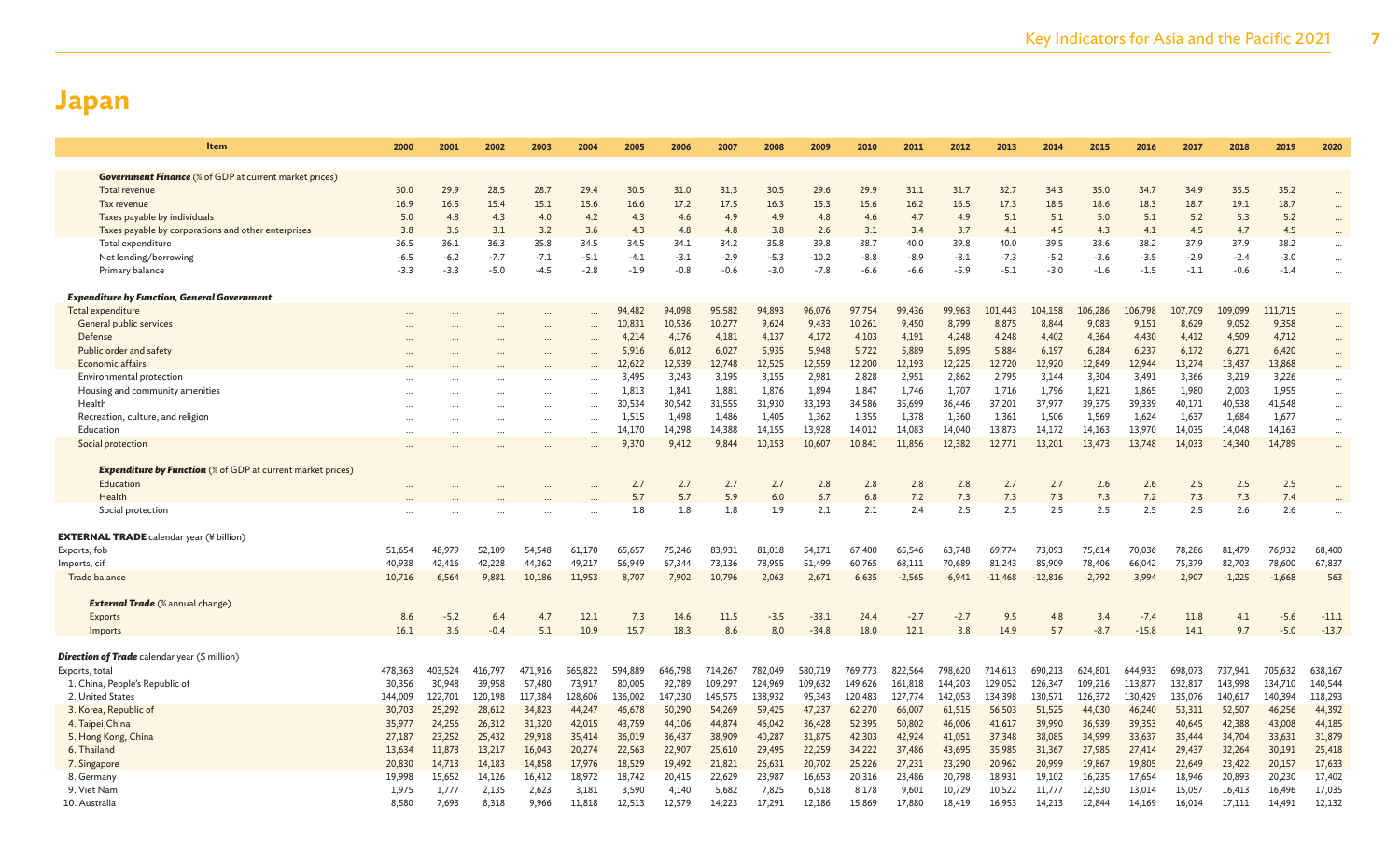| 2000     | 2001                                                                                                                                                                                                                                                                                        | 2002                                                                                                                                                                                                                                                                                            | 2003                                                                                                                                                                                                                                                                                              | 2004                                                                                                                                                                                                                                                                                               | 2005                                                                                                                                                                                                                                                                                                 | 2006                                                                                                                                                                                                                                                                                             | 2007                                                                                                                                                                                                                                                                                               | 2008                                                                                                                                                                                                                                                                                            | 2009                                                                                                                                                                                                                                                                                          | 2010                                                                                                                                                                                                                                                                                            | 2011                                                                                                                                                                                                                                                                                        | 2012                                                                                                                                                                                                                                                                                                   | 2013                                                                                                                                                                                                                                                                                              | 2014                                                                                                                                                                                                                                                                                                 | 2015                                                                                                                                                                                                                                                                                           | 2016                                                                                                                                                                                                                                                                                               | 2017                                                                                                                                                                                                                                                                                             | 2018                                                                                                                                                                                                                                                                                          | 2019                                                                                                                                                                                                                                                                                      | 2020                                                                                                                                                                                                                                                                                       |
|----------|---------------------------------------------------------------------------------------------------------------------------------------------------------------------------------------------------------------------------------------------------------------------------------------------|-------------------------------------------------------------------------------------------------------------------------------------------------------------------------------------------------------------------------------------------------------------------------------------------------|---------------------------------------------------------------------------------------------------------------------------------------------------------------------------------------------------------------------------------------------------------------------------------------------------|----------------------------------------------------------------------------------------------------------------------------------------------------------------------------------------------------------------------------------------------------------------------------------------------------|------------------------------------------------------------------------------------------------------------------------------------------------------------------------------------------------------------------------------------------------------------------------------------------------------|--------------------------------------------------------------------------------------------------------------------------------------------------------------------------------------------------------------------------------------------------------------------------------------------------|----------------------------------------------------------------------------------------------------------------------------------------------------------------------------------------------------------------------------------------------------------------------------------------------------|-------------------------------------------------------------------------------------------------------------------------------------------------------------------------------------------------------------------------------------------------------------------------------------------------|-----------------------------------------------------------------------------------------------------------------------------------------------------------------------------------------------------------------------------------------------------------------------------------------------|-------------------------------------------------------------------------------------------------------------------------------------------------------------------------------------------------------------------------------------------------------------------------------------------------|---------------------------------------------------------------------------------------------------------------------------------------------------------------------------------------------------------------------------------------------------------------------------------------------|--------------------------------------------------------------------------------------------------------------------------------------------------------------------------------------------------------------------------------------------------------------------------------------------------------|---------------------------------------------------------------------------------------------------------------------------------------------------------------------------------------------------------------------------------------------------------------------------------------------------|------------------------------------------------------------------------------------------------------------------------------------------------------------------------------------------------------------------------------------------------------------------------------------------------------|------------------------------------------------------------------------------------------------------------------------------------------------------------------------------------------------------------------------------------------------------------------------------------------------|----------------------------------------------------------------------------------------------------------------------------------------------------------------------------------------------------------------------------------------------------------------------------------------------------|--------------------------------------------------------------------------------------------------------------------------------------------------------------------------------------------------------------------------------------------------------------------------------------------------|-----------------------------------------------------------------------------------------------------------------------------------------------------------------------------------------------------------------------------------------------------------------------------------------------|-------------------------------------------------------------------------------------------------------------------------------------------------------------------------------------------------------------------------------------------------------------------------------------------|--------------------------------------------------------------------------------------------------------------------------------------------------------------------------------------------------------------------------------------------------------------------------------------------|
|          |                                                                                                                                                                                                                                                                                             |                                                                                                                                                                                                                                                                                                 |                                                                                                                                                                                                                                                                                                   |                                                                                                                                                                                                                                                                                                    |                                                                                                                                                                                                                                                                                                      |                                                                                                                                                                                                                                                                                                  |                                                                                                                                                                                                                                                                                                    |                                                                                                                                                                                                                                                                                                 |                                                                                                                                                                                                                                                                                               |                                                                                                                                                                                                                                                                                                 |                                                                                                                                                                                                                                                                                             |                                                                                                                                                                                                                                                                                                        |                                                                                                                                                                                                                                                                                                   |                                                                                                                                                                                                                                                                                                      |                                                                                                                                                                                                                                                                                                |                                                                                                                                                                                                                                                                                                    |                                                                                                                                                                                                                                                                                                  |                                                                                                                                                                                                                                                                                               |                                                                                                                                                                                                                                                                                           |                                                                                                                                                                                                                                                                                            |
|          |                                                                                                                                                                                                                                                                                             |                                                                                                                                                                                                                                                                                                 |                                                                                                                                                                                                                                                                                                   |                                                                                                                                                                                                                                                                                                    |                                                                                                                                                                                                                                                                                                      |                                                                                                                                                                                                                                                                                                  |                                                                                                                                                                                                                                                                                                    |                                                                                                                                                                                                                                                                                                 |                                                                                                                                                                                                                                                                                               |                                                                                                                                                                                                                                                                                                 |                                                                                                                                                                                                                                                                                             |                                                                                                                                                                                                                                                                                                        |                                                                                                                                                                                                                                                                                                   |                                                                                                                                                                                                                                                                                                      |                                                                                                                                                                                                                                                                                                |                                                                                                                                                                                                                                                                                                    |                                                                                                                                                                                                                                                                                                  |                                                                                                                                                                                                                                                                                               |                                                                                                                                                                                                                                                                                           | 631,195                                                                                                                                                                                                                                                                                    |
|          |                                                                                                                                                                                                                                                                                             |                                                                                                                                                                                                                                                                                                 |                                                                                                                                                                                                                                                                                                   |                                                                                                                                                                                                                                                                                                    |                                                                                                                                                                                                                                                                                                      |                                                                                                                                                                                                                                                                                                  |                                                                                                                                                                                                                                                                                                    |                                                                                                                                                                                                                                                                                                 |                                                                                                                                                                                                                                                                                               |                                                                                                                                                                                                                                                                                                 |                                                                                                                                                                                                                                                                                             |                                                                                                                                                                                                                                                                                                        |                                                                                                                                                                                                                                                                                                   |                                                                                                                                                                                                                                                                                                      |                                                                                                                                                                                                                                                                                                |                                                                                                                                                                                                                                                                                                    |                                                                                                                                                                                                                                                                                                  |                                                                                                                                                                                                                                                                                               |                                                                                                                                                                                                                                                                                           | 163,920                                                                                                                                                                                                                                                                                    |
|          |                                                                                                                                                                                                                                                                                             |                                                                                                                                                                                                                                                                                                 |                                                                                                                                                                                                                                                                                                   |                                                                                                                                                                                                                                                                                                    |                                                                                                                                                                                                                                                                                                      |                                                                                                                                                                                                                                                                                                  |                                                                                                                                                                                                                                                                                                    |                                                                                                                                                                                                                                                                                                 |                                                                                                                                                                                                                                                                                               |                                                                                                                                                                                                                                                                                                 |                                                                                                                                                                                                                                                                                             |                                                                                                                                                                                                                                                                                                        |                                                                                                                                                                                                                                                                                                   |                                                                                                                                                                                                                                                                                                      |                                                                                                                                                                                                                                                                                                |                                                                                                                                                                                                                                                                                                    |                                                                                                                                                                                                                                                                                                  |                                                                                                                                                                                                                                                                                               |                                                                                                                                                                                                                                                                                           | 71,642                                                                                                                                                                                                                                                                                     |
|          |                                                                                                                                                                                                                                                                                             |                                                                                                                                                                                                                                                                                                 |                                                                                                                                                                                                                                                                                                   |                                                                                                                                                                                                                                                                                                    |                                                                                                                                                                                                                                                                                                      |                                                                                                                                                                                                                                                                                                  |                                                                                                                                                                                                                                                                                                    |                                                                                                                                                                                                                                                                                                 |                                                                                                                                                                                                                                                                                               |                                                                                                                                                                                                                                                                                                 |                                                                                                                                                                                                                                                                                             |                                                                                                                                                                                                                                                                                                        |                                                                                                                                                                                                                                                                                                   |                                                                                                                                                                                                                                                                                                      |                                                                                                                                                                                                                                                                                                |                                                                                                                                                                                                                                                                                                    |                                                                                                                                                                                                                                                                                                  |                                                                                                                                                                                                                                                                                               |                                                                                                                                                                                                                                                                                           | 35,623<br>26,569                                                                                                                                                                                                                                                                           |
|          |                                                                                                                                                                                                                                                                                             |                                                                                                                                                                                                                                                                                                 |                                                                                                                                                                                                                                                                                                   |                                                                                                                                                                                                                                                                                                    |                                                                                                                                                                                                                                                                                                      |                                                                                                                                                                                                                                                                                                  |                                                                                                                                                                                                                                                                                                    |                                                                                                                                                                                                                                                                                                 |                                                                                                                                                                                                                                                                                               |                                                                                                                                                                                                                                                                                                 |                                                                                                                                                                                                                                                                                             |                                                                                                                                                                                                                                                                                                        |                                                                                                                                                                                                                                                                                                   |                                                                                                                                                                                                                                                                                                      |                                                                                                                                                                                                                                                                                                |                                                                                                                                                                                                                                                                                                    |                                                                                                                                                                                                                                                                                                  |                                                                                                                                                                                                                                                                                               |                                                                                                                                                                                                                                                                                           | 26,749                                                                                                                                                                                                                                                                                     |
|          |                                                                                                                                                                                                                                                                                             |                                                                                                                                                                                                                                                                                                 |                                                                                                                                                                                                                                                                                                   |                                                                                                                                                                                                                                                                                                    |                                                                                                                                                                                                                                                                                                      |                                                                                                                                                                                                                                                                                                  |                                                                                                                                                                                                                                                                                                    |                                                                                                                                                                                                                                                                                                 |                                                                                                                                                                                                                                                                                               |                                                                                                                                                                                                                                                                                                 |                                                                                                                                                                                                                                                                                             |                                                                                                                                                                                                                                                                                                        |                                                                                                                                                                                                                                                                                                   |                                                                                                                                                                                                                                                                                                      |                                                                                                                                                                                                                                                                                                |                                                                                                                                                                                                                                                                                                    |                                                                                                                                                                                                                                                                                                  |                                                                                                                                                                                                                                                                                               |                                                                                                                                                                                                                                                                                           | 18,411                                                                                                                                                                                                                                                                                     |
|          |                                                                                                                                                                                                                                                                                             |                                                                                                                                                                                                                                                                                                 |                                                                                                                                                                                                                                                                                                   |                                                                                                                                                                                                                                                                                                    |                                                                                                                                                                                                                                                                                                      |                                                                                                                                                                                                                                                                                                  |                                                                                                                                                                                                                                                                                                    |                                                                                                                                                                                                                                                                                                 |                                                                                                                                                                                                                                                                                               |                                                                                                                                                                                                                                                                                                 |                                                                                                                                                                                                                                                                                             |                                                                                                                                                                                                                                                                                                        |                                                                                                                                                                                                                                                                                                   |                                                                                                                                                                                                                                                                                                      |                                                                                                                                                                                                                                                                                                |                                                                                                                                                                                                                                                                                                    |                                                                                                                                                                                                                                                                                                  |                                                                                                                                                                                                                                                                                               |                                                                                                                                                                                                                                                                                           | 21,209                                                                                                                                                                                                                                                                                     |
|          |                                                                                                                                                                                                                                                                                             |                                                                                                                                                                                                                                                                                                 |                                                                                                                                                                                                                                                                                                   |                                                                                                                                                                                                                                                                                                    |                                                                                                                                                                                                                                                                                                      |                                                                                                                                                                                                                                                                                                  |                                                                                                                                                                                                                                                                                                    |                                                                                                                                                                                                                                                                                                 |                                                                                                                                                                                                                                                                                               |                                                                                                                                                                                                                                                                                                 |                                                                                                                                                                                                                                                                                             |                                                                                                                                                                                                                                                                                                        |                                                                                                                                                                                                                                                                                                   |                                                                                                                                                                                                                                                                                                      |                                                                                                                                                                                                                                                                                                |                                                                                                                                                                                                                                                                                                    |                                                                                                                                                                                                                                                                                                  |                                                                                                                                                                                                                                                                                               |                                                                                                                                                                                                                                                                                           | 23,762                                                                                                                                                                                                                                                                                     |
|          |                                                                                                                                                                                                                                                                                             |                                                                                                                                                                                                                                                                                                 |                                                                                                                                                                                                                                                                                                   |                                                                                                                                                                                                                                                                                                    |                                                                                                                                                                                                                                                                                                      |                                                                                                                                                                                                                                                                                                  |                                                                                                                                                                                                                                                                                                    |                                                                                                                                                                                                                                                                                                 |                                                                                                                                                                                                                                                                                               |                                                                                                                                                                                                                                                                                                 |                                                                                                                                                                                                                                                                                             |                                                                                                                                                                                                                                                                                                        |                                                                                                                                                                                                                                                                                                   |                                                                                                                                                                                                                                                                                                      |                                                                                                                                                                                                                                                                                                |                                                                                                                                                                                                                                                                                                    |                                                                                                                                                                                                                                                                                                  |                                                                                                                                                                                                                                                                                               |                                                                                                                                                                                                                                                                                           | 16,337                                                                                                                                                                                                                                                                                     |
| 2,637    | 2,604                                                                                                                                                                                                                                                                                       | 2,529                                                                                                                                                                                                                                                                                           | 3,088                                                                                                                                                                                                                                                                                             | 3,858                                                                                                                                                                                                                                                                                              | 4,534                                                                                                                                                                                                                                                                                                | 5,358                                                                                                                                                                                                                                                                                            | 6,094                                                                                                                                                                                                                                                                                              | 9,111                                                                                                                                                                                                                                                                                           | 6,959                                                                                                                                                                                                                                                                                         | 8,175                                                                                                                                                                                                                                                                                           | 11,587                                                                                                                                                                                                                                                                                      | 15,100                                                                                                                                                                                                                                                                                                 | 14,209                                                                                                                                                                                                                                                                                            | 15,400                                                                                                                                                                                                                                                                                               | 15,137                                                                                                                                                                                                                                                                                         | 16,258                                                                                                                                                                                                                                                                                             | 18,506                                                                                                                                                                                                                                                                                           | 21,105                                                                                                                                                                                                                                                                                        | 22,476                                                                                                                                                                                                                                                                                    | 22,024                                                                                                                                                                                                                                                                                     |
|          |                                                                                                                                                                                                                                                                                             |                                                                                                                                                                                                                                                                                                 |                                                                                                                                                                                                                                                                                                   |                                                                                                                                                                                                                                                                                                    |                                                                                                                                                                                                                                                                                                      |                                                                                                                                                                                                                                                                                                  |                                                                                                                                                                                                                                                                                                    |                                                                                                                                                                                                                                                                                                 |                                                                                                                                                                                                                                                                                               |                                                                                                                                                                                                                                                                                                 |                                                                                                                                                                                                                                                                                             |                                                                                                                                                                                                                                                                                                        |                                                                                                                                                                                                                                                                                                   |                                                                                                                                                                                                                                                                                                      |                                                                                                                                                                                                                                                                                                |                                                                                                                                                                                                                                                                                                    |                                                                                                                                                                                                                                                                                                  |                                                                                                                                                                                                                                                                                               |                                                                                                                                                                                                                                                                                           |                                                                                                                                                                                                                                                                                            |
|          |                                                                                                                                                                                                                                                                                             |                                                                                                                                                                                                                                                                                                 |                                                                                                                                                                                                                                                                                                   |                                                                                                                                                                                                                                                                                                    |                                                                                                                                                                                                                                                                                                      |                                                                                                                                                                                                                                                                                                  |                                                                                                                                                                                                                                                                                                    |                                                                                                                                                                                                                                                                                                 |                                                                                                                                                                                                                                                                                               |                                                                                                                                                                                                                                                                                                 |                                                                                                                                                                                                                                                                                             |                                                                                                                                                                                                                                                                                                        |                                                                                                                                                                                                                                                                                                   |                                                                                                                                                                                                                                                                                                      |                                                                                                                                                                                                                                                                                                |                                                                                                                                                                                                                                                                                                    |                                                                                                                                                                                                                                                                                                  |                                                                                                                                                                                                                                                                                               |                                                                                                                                                                                                                                                                                           | 164,222                                                                                                                                                                                                                                                                                    |
|          |                                                                                                                                                                                                                                                                                             |                                                                                                                                                                                                                                                                                                 |                                                                                                                                                                                                                                                                                                   |                                                                                                                                                                                                                                                                                                    |                                                                                                                                                                                                                                                                                                      |                                                                                                                                                                                                                                                                                                  |                                                                                                                                                                                                                                                                                                    |                                                                                                                                                                                                                                                                                                 |                                                                                                                                                                                                                                                                                               |                                                                                                                                                                                                                                                                                                 |                                                                                                                                                                                                                                                                                             |                                                                                                                                                                                                                                                                                                        |                                                                                                                                                                                                                                                                                                   |                                                                                                                                                                                                                                                                                                      |                                                                                                                                                                                                                                                                                                |                                                                                                                                                                                                                                                                                                    |                                                                                                                                                                                                                                                                                                  |                                                                                                                                                                                                                                                                                               |                                                                                                                                                                                                                                                                                           | 28,196                                                                                                                                                                                                                                                                                     |
|          |                                                                                                                                                                                                                                                                                             |                                                                                                                                                                                                                                                                                                 |                                                                                                                                                                                                                                                                                                   |                                                                                                                                                                                                                                                                                                    |                                                                                                                                                                                                                                                                                                      |                                                                                                                                                                                                                                                                                                  |                                                                                                                                                                                                                                                                                                    |                                                                                                                                                                                                                                                                                                 |                                                                                                                                                                                                                                                                                               |                                                                                                                                                                                                                                                                                                 |                                                                                                                                                                                                                                                                                             |                                                                                                                                                                                                                                                                                                        |                                                                                                                                                                                                                                                                                                   |                                                                                                                                                                                                                                                                                                      |                                                                                                                                                                                                                                                                                                |                                                                                                                                                                                                                                                                                                    |                                                                                                                                                                                                                                                                                                  |                                                                                                                                                                                                                                                                                               |                                                                                                                                                                                                                                                                                           | 630,956                                                                                                                                                                                                                                                                                    |
|          |                                                                                                                                                                                                                                                                                             |                                                                                                                                                                                                                                                                                                 |                                                                                                                                                                                                                                                                                                   |                                                                                                                                                                                                                                                                                                    |                                                                                                                                                                                                                                                                                                      |                                                                                                                                                                                                                                                                                                  |                                                                                                                                                                                                                                                                                                    |                                                                                                                                                                                                                                                                                                 |                                                                                                                                                                                                                                                                                               |                                                                                                                                                                                                                                                                                                 |                                                                                                                                                                                                                                                                                             |                                                                                                                                                                                                                                                                                                        |                                                                                                                                                                                                                                                                                                   |                                                                                                                                                                                                                                                                                                      |                                                                                                                                                                                                                                                                                                |                                                                                                                                                                                                                                                                                                    |                                                                                                                                                                                                                                                                                                  |                                                                                                                                                                                                                                                                                               |                                                                                                                                                                                                                                                                                           | 602,760                                                                                                                                                                                                                                                                                    |
|          |                                                                                                                                                                                                                                                                                             |                                                                                                                                                                                                                                                                                                 |                                                                                                                                                                                                                                                                                                   |                                                                                                                                                                                                                                                                                                    |                                                                                                                                                                                                                                                                                                      |                                                                                                                                                                                                                                                                                                  |                                                                                                                                                                                                                                                                                                    |                                                                                                                                                                                                                                                                                                 |                                                                                                                                                                                                                                                                                               |                                                                                                                                                                                                                                                                                                 |                                                                                                                                                                                                                                                                                             |                                                                                                                                                                                                                                                                                                        |                                                                                                                                                                                                                                                                                                   |                                                                                                                                                                                                                                                                                                      |                                                                                                                                                                                                                                                                                                |                                                                                                                                                                                                                                                                                                    |                                                                                                                                                                                                                                                                                                  |                                                                                                                                                                                                                                                                                               |                                                                                                                                                                                                                                                                                           | $-34,986$                                                                                                                                                                                                                                                                                  |
| 69,429   | 64,663                                                                                                                                                                                                                                                                                      | 65,911                                                                                                                                                                                                                                                                                          | 77,779                                                                                                                                                                                                                                                                                            | 97,758                                                                                                                                                                                                                                                                                             | 102,029                                                                                                                                                                                                                                                                                              | 109.387                                                                                                                                                                                                                                                                                          | 121,496                                                                                                                                                                                                                                                                                            | 141,010                                                                                                                                                                                                                                                                                         | 120,865                                                                                                                                                                                                                                                                                       | 134,414                                                                                                                                                                                                                                                                                         | 140,827                                                                                                                                                                                                                                                                                     | 136,939                                                                                                                                                                                                                                                                                                | 135,227                                                                                                                                                                                                                                                                                           | 163,790                                                                                                                                                                                                                                                                                              | 162,637                                                                                                                                                                                                                                                                                        | 175,807                                                                                                                                                                                                                                                                                            | 186,879                                                                                                                                                                                                                                                                                          | 194,130                                                                                                                                                                                                                                                                                       | 209,501                                                                                                                                                                                                                                                                                   | 162,016                                                                                                                                                                                                                                                                                    |
| 118,317  | 111,030                                                                                                                                                                                                                                                                                     | 110,988                                                                                                                                                                                                                                                                                         | 113,212                                                                                                                                                                                                                                                                                           | 136,831                                                                                                                                                                                                                                                                                            | 139,030                                                                                                                                                                                                                                                                                              | 141,408                                                                                                                                                                                                                                                                                          | 158,540                                                                                                                                                                                                                                                                                            | 178,869                                                                                                                                                                                                                                                                                         | 155.734                                                                                                                                                                                                                                                                                       | 164,703                                                                                                                                                                                                                                                                                         | 175,659                                                                                                                                                                                                                                                                                     | 184,702                                                                                                                                                                                                                                                                                                | 170,870                                                                                                                                                                                                                                                                                           | 192,423                                                                                                                                                                                                                                                                                              | 178,587                                                                                                                                                                                                                                                                                        | 186,183                                                                                                                                                                                                                                                                                            | 193,037                                                                                                                                                                                                                                                                                          | 203,379                                                                                                                                                                                                                                                                                       | 219,427                                                                                                                                                                                                                                                                                   | 197,003                                                                                                                                                                                                                                                                                    |
| 71,371   | 67,481                                                                                                                                                                                                                                                                                      | 62,290                                                                                                                                                                                                                                                                                          | 74,524                                                                                                                                                                                                                                                                                            | 95,652                                                                                                                                                                                                                                                                                             | 107,517                                                                                                                                                                                                                                                                                              | 122,337                                                                                                                                                                                                                                                                                          | 139,969                                                                                                                                                                                                                                                                                            | 138,741                                                                                                                                                                                                                                                                                         | 134,991                                                                                                                                                                                                                                                                                       | 155,130                                                                                                                                                                                                                                                                                         | 183,204                                                                                                                                                                                                                                                                                     | 175,352                                                                                                                                                                                                                                                                                                | 181.338                                                                                                                                                                                                                                                                                           | 183,254                                                                                                                                                                                                                                                                                              | 175,996                                                                                                                                                                                                                                                                                        | 176,002                                                                                                                                                                                                                                                                                            | 184,408                                                                                                                                                                                                                                                                                          | 193,824                                                                                                                                                                                                                                                                                       | 197,918                                                                                                                                                                                                                                                                                   | 194,887                                                                                                                                                                                                                                                                                    |
| 110,152  | 101,153                                                                                                                                                                                                                                                                                     | 87,992                                                                                                                                                                                                                                                                                          | 98,932                                                                                                                                                                                                                                                                                            | 122,999                                                                                                                                                                                                                                                                                            | 146,393                                                                                                                                                                                                                                                                                              | 172,175                                                                                                                                                                                                                                                                                          | 199,506                                                                                                                                                                                                                                                                                            | 193,478                                                                                                                                                                                                                                                                                         | 175,697                                                                                                                                                                                                                                                                                       | 201,805                                                                                                                                                                                                                                                                                         | 233,781                                                                                                                                                                                                                                                                                     | 229,714                                                                                                                                                                                                                                                                                                | 241,646                                                                                                                                                                                                                                                                                           | 256,410                                                                                                                                                                                                                                                                                              | 248,720                                                                                                                                                                                                                                                                                        | 264,952                                                                                                                                                                                                                                                                                            | 278,662                                                                                                                                                                                                                                                                                          | 303,382                                                                                                                                                                                                                                                                                       | 313,601                                                                                                                                                                                                                                                                                   | 295,811                                                                                                                                                                                                                                                                                    |
| 38,780   | 33.672                                                                                                                                                                                                                                                                                      | 25,702                                                                                                                                                                                                                                                                                          | 24,408                                                                                                                                                                                                                                                                                            | 27,347                                                                                                                                                                                                                                                                                             | 38,876                                                                                                                                                                                                                                                                                               | 49,838                                                                                                                                                                                                                                                                                           | 59.537                                                                                                                                                                                                                                                                                             | 54,736                                                                                                                                                                                                                                                                                          | 40,706                                                                                                                                                                                                                                                                                        | 46.675                                                                                                                                                                                                                                                                                          | 50,577                                                                                                                                                                                                                                                                                      | 54,362                                                                                                                                                                                                                                                                                                 | 60,307                                                                                                                                                                                                                                                                                            | 73.156                                                                                                                                                                                                                                                                                               | 72,725                                                                                                                                                                                                                                                                                         | 88,949                                                                                                                                                                                                                                                                                             | 94,254                                                                                                                                                                                                                                                                                           | 109.559                                                                                                                                                                                                                                                                                       | 115.684                                                                                                                                                                                                                                                                                   | 100,924                                                                                                                                                                                                                                                                                    |
| $-9,832$ | $-7,903$                                                                                                                                                                                                                                                                                    | $-4,752$                                                                                                                                                                                                                                                                                        | $-7,502$                                                                                                                                                                                                                                                                                          | $-7,864$                                                                                                                                                                                                                                                                                           | $-7,400$                                                                                                                                                                                                                                                                                             | $-10,687$                                                                                                                                                                                                                                                                                        | $-11,534$                                                                                                                                                                                                                                                                                          | $-13,076$                                                                                                                                                                                                                                                                                       | $-12,434$                                                                                                                                                                                                                                                                                     | $-12,437$                                                                                                                                                                                                                                                                                       | $-13,903$                                                                                                                                                                                                                                                                                   | $-14,344$                                                                                                                                                                                                                                                                                              | $-10,136$                                                                                                                                                                                                                                                                                         | $-18,826$                                                                                                                                                                                                                                                                                            | $-16,249$                                                                                                                                                                                                                                                                                      | $-19,722$                                                                                                                                                                                                                                                                                          | $-18,963$                                                                                                                                                                                                                                                                                        | $-18,141$                                                                                                                                                                                                                                                                                     | $-12,568$                                                                                                                                                                                                                                                                                 | $-23,875$                                                                                                                                                                                                                                                                                  |
| 7,368    | 6,148                                                                                                                                                                                                                                                                                       | 10,197                                                                                                                                                                                                                                                                                          | 6,520                                                                                                                                                                                                                                                                                             | 6,898                                                                                                                                                                                                                                                                                              | 9,742                                                                                                                                                                                                                                                                                                | 6,182                                                                                                                                                                                                                                                                                            | 6,760                                                                                                                                                                                                                                                                                              | 9,113                                                                                                                                                                                                                                                                                           | 9,523                                                                                                                                                                                                                                                                                         | 10,099                                                                                                                                                                                                                                                                                          | 13,059                                                                                                                                                                                                                                                                                      | 14,884                                                                                                                                                                                                                                                                                                 | 15,781                                                                                                                                                                                                                                                                                            | 16,587                                                                                                                                                                                                                                                                                               | 16,958                                                                                                                                                                                                                                                                                         | 17,947                                                                                                                                                                                                                                                                                             | 20,048                                                                                                                                                                                                                                                                                           | 21,855                                                                                                                                                                                                                                                                                        | 32,448                                                                                                                                                                                                                                                                                    | 31,214                                                                                                                                                                                                                                                                                     |
| 17,200   | 14,051                                                                                                                                                                                                                                                                                      | 14.949                                                                                                                                                                                                                                                                                          | 14,022                                                                                                                                                                                                                                                                                            | 14.763                                                                                                                                                                                                                                                                                             | 17.142                                                                                                                                                                                                                                                                                               | 16,870                                                                                                                                                                                                                                                                                           | 18,294                                                                                                                                                                                                                                                                                             | 22,189                                                                                                                                                                                                                                                                                          | 21,957                                                                                                                                                                                                                                                                                        | 22,535                                                                                                                                                                                                                                                                                          | 26.962                                                                                                                                                                                                                                                                                      | 29,229                                                                                                                                                                                                                                                                                                 | 25.916                                                                                                                                                                                                                                                                                            | 35.413                                                                                                                                                                                                                                                                                               | 33,207                                                                                                                                                                                                                                                                                         | 37,669                                                                                                                                                                                                                                                                                             | 39.011                                                                                                                                                                                                                                                                                           | 39,995                                                                                                                                                                                                                                                                                        | 45,015                                                                                                                                                                                                                                                                                    | 55,089                                                                                                                                                                                                                                                                                     |
| $-9,230$ | $-2,848$                                                                                                                                                                                                                                                                                    | $-3,363$                                                                                                                                                                                                                                                                                        | $-4,030$                                                                                                                                                                                                                                                                                          | $-4,745$                                                                                                                                                                                                                                                                                           | $-4,981$                                                                                                                                                                                                                                                                                             | $-4,758$                                                                                                                                                                                                                                                                                         | $-4,017$                                                                                                                                                                                                                                                                                           | $-5,402$                                                                                                                                                                                                                                                                                        | $-4,973$                                                                                                                                                                                                                                                                                      | $-4,946$                                                                                                                                                                                                                                                                                        | 354                                                                                                                                                                                                                                                                                         | $-1,007$                                                                                                                                                                                                                                                                                               | $-7,619$                                                                                                                                                                                                                                                                                          | $-1,972$                                                                                                                                                                                                                                                                                             | $-2,242$                                                                                                                                                                                                                                                                                       | $-6,832$                                                                                                                                                                                                                                                                                           | $-2,496$                                                                                                                                                                                                                                                                                         | $-1,906$                                                                                                                                                                                                                                                                                      | $-3,789$                                                                                                                                                                                                                                                                                  | $-1,725$                                                                                                                                                                                                                                                                                   |
| 781      |                                                                                                                                                                                                                                                                                             |                                                                                                                                                                                                                                                                                                 | 398                                                                                                                                                                                                                                                                                               | 446                                                                                                                                                                                                                                                                                                |                                                                                                                                                                                                                                                                                                      | 754                                                                                                                                                                                                                                                                                              | 700                                                                                                                                                                                                                                                                                                | 633                                                                                                                                                                                                                                                                                             | 1,113                                                                                                                                                                                                                                                                                         | 888                                                                                                                                                                                                                                                                                             | 7,466                                                                                                                                                                                                                                                                                       | 5,974                                                                                                                                                                                                                                                                                                  | 1,183                                                                                                                                                                                                                                                                                             | 446                                                                                                                                                                                                                                                                                                  |                                                                                                                                                                                                                                                                                                | 496                                                                                                                                                                                                                                                                                                | 633                                                                                                                                                                                                                                                                                              | 623                                                                                                                                                                                                                                                                                           | 3,391                                                                                                                                                                                                                                                                                     | 644                                                                                                                                                                                                                                                                                        |
|          |                                                                                                                                                                                                                                                                                             |                                                                                                                                                                                                                                                                                                 |                                                                                                                                                                                                                                                                                                   |                                                                                                                                                                                                                                                                                                    |                                                                                                                                                                                                                                                                                                      |                                                                                                                                                                                                                                                                                                  |                                                                                                                                                                                                                                                                                                    |                                                                                                                                                                                                                                                                                                 |                                                                                                                                                                                                                                                                                               |                                                                                                                                                                                                                                                                                                 |                                                                                                                                                                                                                                                                                             |                                                                                                                                                                                                                                                                                                        |                                                                                                                                                                                                                                                                                                   |                                                                                                                                                                                                                                                                                                      |                                                                                                                                                                                                                                                                                                |                                                                                                                                                                                                                                                                                                    |                                                                                                                                                                                                                                                                                                  |                                                                                                                                                                                                                                                                                               |                                                                                                                                                                                                                                                                                           | 2,369                                                                                                                                                                                                                                                                                      |
|          |                                                                                                                                                                                                                                                                                             |                                                                                                                                                                                                                                                                                                 |                                                                                                                                                                                                                                                                                                   |                                                                                                                                                                                                                                                                                                    |                                                                                                                                                                                                                                                                                                      |                                                                                                                                                                                                                                                                                                  |                                                                                                                                                                                                                                                                                                    |                                                                                                                                                                                                                                                                                                 |                                                                                                                                                                                                                                                                                               |                                                                                                                                                                                                                                                                                                 |                                                                                                                                                                                                                                                                                             |                                                                                                                                                                                                                                                                                                        |                                                                                                                                                                                                                                                                                                   |                                                                                                                                                                                                                                                                                                      |                                                                                                                                                                                                                                                                                                |                                                                                                                                                                                                                                                                                                    |                                                                                                                                                                                                                                                                                                  |                                                                                                                                                                                                                                                                                               |                                                                                                                                                                                                                                                                                           | 132,967                                                                                                                                                                                                                                                                                    |
|          |                                                                                                                                                                                                                                                                                             |                                                                                                                                                                                                                                                                                                 |                                                                                                                                                                                                                                                                                                   |                                                                                                                                                                                                                                                                                                    |                                                                                                                                                                                                                                                                                                      |                                                                                                                                                                                                                                                                                                  |                                                                                                                                                                                                                                                                                                    |                                                                                                                                                                                                                                                                                                 |                                                                                                                                                                                                                                                                                               |                                                                                                                                                                                                                                                                                                 |                                                                                                                                                                                                                                                                                             |                                                                                                                                                                                                                                                                                                        |                                                                                                                                                                                                                                                                                                   |                                                                                                                                                                                                                                                                                                      |                                                                                                                                                                                                                                                                                                |                                                                                                                                                                                                                                                                                                    |                                                                                                                                                                                                                                                                                                  |                                                                                                                                                                                                                                                                                               |                                                                                                                                                                                                                                                                                           | 105,449                                                                                                                                                                                                                                                                                    |
|          |                                                                                                                                                                                                                                                                                             |                                                                                                                                                                                                                                                                                                 |                                                                                                                                                                                                                                                                                                   |                                                                                                                                                                                                                                                                                                    |                                                                                                                                                                                                                                                                                                      |                                                                                                                                                                                                                                                                                                  |                                                                                                                                                                                                                                                                                                    |                                                                                                                                                                                                                                                                                                 |                                                                                                                                                                                                                                                                                               |                                                                                                                                                                                                                                                                                                 |                                                                                                                                                                                                                                                                                             |                                                                                                                                                                                                                                                                                                        |                                                                                                                                                                                                                                                                                                   |                                                                                                                                                                                                                                                                                                      |                                                                                                                                                                                                                                                                                                |                                                                                                                                                                                                                                                                                                    |                                                                                                                                                                                                                                                                                                  |                                                                                                                                                                                                                                                                                               |                                                                                                                                                                                                                                                                                           | 39,652                                                                                                                                                                                                                                                                                     |
|          |                                                                                                                                                                                                                                                                                             |                                                                                                                                                                                                                                                                                                 |                                                                                                                                                                                                                                                                                                   |                                                                                                                                                                                                                                                                                                    |                                                                                                                                                                                                                                                                                                      |                                                                                                                                                                                                                                                                                                  |                                                                                                                                                                                                                                                                                                    |                                                                                                                                                                                                                                                                                                 |                                                                                                                                                                                                                                                                                               |                                                                                                                                                                                                                                                                                                 |                                                                                                                                                                                                                                                                                             |                                                                                                                                                                                                                                                                                                        |                                                                                                                                                                                                                                                                                                   |                                                                                                                                                                                                                                                                                                      |                                                                                                                                                                                                                                                                                                |                                                                                                                                                                                                                                                                                                    |                                                                                                                                                                                                                                                                                                  |                                                                                                                                                                                                                                                                                               |                                                                                                                                                                                                                                                                                           | 8,112                                                                                                                                                                                                                                                                                      |
|          |                                                                                                                                                                                                                                                                                             |                                                                                                                                                                                                                                                                                                 |                                                                                                                                                                                                                                                                                                   |                                                                                                                                                                                                                                                                                                    |                                                                                                                                                                                                                                                                                                      |                                                                                                                                                                                                                                                                                                  |                                                                                                                                                                                                                                                                                                    |                                                                                                                                                                                                                                                                                                 |                                                                                                                                                                                                                                                                                               |                                                                                                                                                                                                                                                                                                 |                                                                                                                                                                                                                                                                                             |                                                                                                                                                                                                                                                                                                        |                                                                                                                                                                                                                                                                                                   |                                                                                                                                                                                                                                                                                                      |                                                                                                                                                                                                                                                                                                |                                                                                                                                                                                                                                                                                                    |                                                                                                                                                                                                                                                                                                  |                                                                                                                                                                                                                                                                                               |                                                                                                                                                                                                                                                                                           | $-20,246$                                                                                                                                                                                                                                                                                  |
|          |                                                                                                                                                                                                                                                                                             |                                                                                                                                                                                                                                                                                                 |                                                                                                                                                                                                                                                                                                   |                                                                                                                                                                                                                                                                                                    |                                                                                                                                                                                                                                                                                                      |                                                                                                                                                                                                                                                                                                  |                                                                                                                                                                                                                                                                                                    |                                                                                                                                                                                                                                                                                                 |                                                                                                                                                                                                                                                                                               |                                                                                                                                                                                                                                                                                                 |                                                                                                                                                                                                                                                                                             |                                                                                                                                                                                                                                                                                                        |                                                                                                                                                                                                                                                                                                   |                                                                                                                                                                                                                                                                                                      |                                                                                                                                                                                                                                                                                                |                                                                                                                                                                                                                                                                                                    |                                                                                                                                                                                                                                                                                                  |                                                                                                                                                                                                                                                                                               |                                                                                                                                                                                                                                                                                           | $-18,310$                                                                                                                                                                                                                                                                                  |
|          |                                                                                                                                                                                                                                                                                             |                                                                                                                                                                                                                                                                                                 |                                                                                                                                                                                                                                                                                                   |                                                                                                                                                                                                                                                                                                    |                                                                                                                                                                                                                                                                                                      |                                                                                                                                                                                                                                                                                                  |                                                                                                                                                                                                                                                                                                    |                                                                                                                                                                                                                                                                                                 |                                                                                                                                                                                                                                                                                               |                                                                                                                                                                                                                                                                                                 |                                                                                                                                                                                                                                                                                             |                                                                                                                                                                                                                                                                                                        |                                                                                                                                                                                                                                                                                                   |                                                                                                                                                                                                                                                                                                      |                                                                                                                                                                                                                                                                                                |                                                                                                                                                                                                                                                                                                    |                                                                                                                                                                                                                                                                                                  |                                                                                                                                                                                                                                                                                               |                                                                                                                                                                                                                                                                                           | 11,219<br>$-11,219$                                                                                                                                                                                                                                                                        |
|          |                                                                                                                                                                                                                                                                                             |                                                                                                                                                                                                                                                                                                 |                                                                                                                                                                                                                                                                                                   |                                                                                                                                                                                                                                                                                                    |                                                                                                                                                                                                                                                                                                      |                                                                                                                                                                                                                                                                                                  |                                                                                                                                                                                                                                                                                                    |                                                                                                                                                                                                                                                                                                 |                                                                                                                                                                                                                                                                                               |                                                                                                                                                                                                                                                                                                 |                                                                                                                                                                                                                                                                                             |                                                                                                                                                                                                                                                                                                        |                                                                                                                                                                                                                                                                                                   |                                                                                                                                                                                                                                                                                                      |                                                                                                                                                                                                                                                                                                |                                                                                                                                                                                                                                                                                                    |                                                                                                                                                                                                                                                                                                  |                                                                                                                                                                                                                                                                                               |                                                                                                                                                                                                                                                                                           | 334,321                                                                                                                                                                                                                                                                                    |
|          |                                                                                                                                                                                                                                                                                             |                                                                                                                                                                                                                                                                                                 |                                                                                                                                                                                                                                                                                                   |                                                                                                                                                                                                                                                                                                    |                                                                                                                                                                                                                                                                                                      |                                                                                                                                                                                                                                                                                                  |                                                                                                                                                                                                                                                                                                    |                                                                                                                                                                                                                                                                                                 |                                                                                                                                                                                                                                                                                               |                                                                                                                                                                                                                                                                                                 |                                                                                                                                                                                                                                                                                             |                                                                                                                                                                                                                                                                                                        |                                                                                                                                                                                                                                                                                                   |                                                                                                                                                                                                                                                                                                      |                                                                                                                                                                                                                                                                                                |                                                                                                                                                                                                                                                                                                    |                                                                                                                                                                                                                                                                                                  |                                                                                                                                                                                                                                                                                               |                                                                                                                                                                                                                                                                                           |                                                                                                                                                                                                                                                                                            |
|          |                                                                                                                                                                                                                                                                                             |                                                                                                                                                                                                                                                                                                 |                                                                                                                                                                                                                                                                                                   |                                                                                                                                                                                                                                                                                                    |                                                                                                                                                                                                                                                                                                      |                                                                                                                                                                                                                                                                                                  |                                                                                                                                                                                                                                                                                                    |                                                                                                                                                                                                                                                                                                 |                                                                                                                                                                                                                                                                                               |                                                                                                                                                                                                                                                                                                 |                                                                                                                                                                                                                                                                                             |                                                                                                                                                                                                                                                                                                        |                                                                                                                                                                                                                                                                                                   |                                                                                                                                                                                                                                                                                                      |                                                                                                                                                                                                                                                                                                |                                                                                                                                                                                                                                                                                                    |                                                                                                                                                                                                                                                                                                  |                                                                                                                                                                                                                                                                                               |                                                                                                                                                                                                                                                                                           |                                                                                                                                                                                                                                                                                            |
| 9.1      | 8.7                                                                                                                                                                                                                                                                                         | 9.3                                                                                                                                                                                                                                                                                             | 9.8                                                                                                                                                                                                                                                                                               | 10.9                                                                                                                                                                                                                                                                                               | 11.8                                                                                                                                                                                                                                                                                                 | 13.5                                                                                                                                                                                                                                                                                             | 14.8                                                                                                                                                                                                                                                                                               | 14.7                                                                                                                                                                                                                                                                                            | 10.3                                                                                                                                                                                                                                                                                          | 12.7                                                                                                                                                                                                                                                                                            | 12.7                                                                                                                                                                                                                                                                                        | 12.4                                                                                                                                                                                                                                                                                                   | 13.3                                                                                                                                                                                                                                                                                              | 14.3                                                                                                                                                                                                                                                                                                 | 14.0                                                                                                                                                                                                                                                                                           | 12.7                                                                                                                                                                                                                                                                                               | 14.0                                                                                                                                                                                                                                                                                             | 14.6                                                                                                                                                                                                                                                                                          | 13.5                                                                                                                                                                                                                                                                                      | 12.5                                                                                                                                                                                                                                                                                       |
|          |                                                                                                                                                                                                                                                                                             |                                                                                                                                                                                                                                                                                                 |                                                                                                                                                                                                                                                                                                   |                                                                                                                                                                                                                                                                                                    |                                                                                                                                                                                                                                                                                                      |                                                                                                                                                                                                                                                                                                  |                                                                                                                                                                                                                                                                                                    |                                                                                                                                                                                                                                                                                                 |                                                                                                                                                                                                                                                                                               |                                                                                                                                                                                                                                                                                                 |                                                                                                                                                                                                                                                                                             |                                                                                                                                                                                                                                                                                                        |                                                                                                                                                                                                                                                                                                   |                                                                                                                                                                                                                                                                                                      |                                                                                                                                                                                                                                                                                                |                                                                                                                                                                                                                                                                                                    |                                                                                                                                                                                                                                                                                                  |                                                                                                                                                                                                                                                                                               |                                                                                                                                                                                                                                                                                           | 11.9                                                                                                                                                                                                                                                                                       |
|          | 1.7                                                                                                                                                                                                                                                                                         | 2.3                                                                                                                                                                                                                                                                                             | 2.4                                                                                                                                                                                                                                                                                               | 2.7                                                                                                                                                                                                                                                                                                | 2.2                                                                                                                                                                                                                                                                                                  | 2.1                                                                                                                                                                                                                                                                                              | 2.6                                                                                                                                                                                                                                                                                                | 1.1                                                                                                                                                                                                                                                                                             | 1.1                                                                                                                                                                                                                                                                                           | 1.9                                                                                                                                                                                                                                                                                             | $-0.1$                                                                                                                                                                                                                                                                                      | $-0.9$                                                                                                                                                                                                                                                                                                 | $-1.7$                                                                                                                                                                                                                                                                                            | $-2.0$                                                                                                                                                                                                                                                                                               | $-0.2$                                                                                                                                                                                                                                                                                         | 1.0                                                                                                                                                                                                                                                                                                | 0.9                                                                                                                                                                                                                                                                                              | 0.2                                                                                                                                                                                                                                                                                           | 0.0                                                                                                                                                                                                                                                                                       | 0.6                                                                                                                                                                                                                                                                                        |
|          |                                                                                                                                                                                                                                                                                             |                                                                                                                                                                                                                                                                                                 |                                                                                                                                                                                                                                                                                                   |                                                                                                                                                                                                                                                                                                    |                                                                                                                                                                                                                                                                                                      |                                                                                                                                                                                                                                                                                                  |                                                                                                                                                                                                                                                                                                    |                                                                                                                                                                                                                                                                                                 |                                                                                                                                                                                                                                                                                               |                                                                                                                                                                                                                                                                                                 |                                                                                                                                                                                                                                                                                             |                                                                                                                                                                                                                                                                                                        |                                                                                                                                                                                                                                                                                                   |                                                                                                                                                                                                                                                                                                      |                                                                                                                                                                                                                                                                                                |                                                                                                                                                                                                                                                                                                    |                                                                                                                                                                                                                                                                                                  |                                                                                                                                                                                                                                                                                               |                                                                                                                                                                                                                                                                                           | 3.3                                                                                                                                                                                                                                                                                        |
|          |                                                                                                                                                                                                                                                                                             |                                                                                                                                                                                                                                                                                                 |                                                                                                                                                                                                                                                                                                   |                                                                                                                                                                                                                                                                                                    |                                                                                                                                                                                                                                                                                                      |                                                                                                                                                                                                                                                                                                  |                                                                                                                                                                                                                                                                                                    |                                                                                                                                                                                                                                                                                                 |                                                                                                                                                                                                                                                                                               |                                                                                                                                                                                                                                                                                                 |                                                                                                                                                                                                                                                                                             |                                                                                                                                                                                                                                                                                                        |                                                                                                                                                                                                                                                                                                   |                                                                                                                                                                                                                                                                                                      |                                                                                                                                                                                                                                                                                                |                                                                                                                                                                                                                                                                                                    |                                                                                                                                                                                                                                                                                                  |                                                                                                                                                                                                                                                                                               |                                                                                                                                                                                                                                                                                           | 0.2                                                                                                                                                                                                                                                                                        |
|          | 379,581<br>55,156<br>72,514<br>14,774<br>20,454<br>17,891<br>14.188<br>12,733<br>10,595<br>14.815<br>130,483<br>117,833<br>454,353<br>336,520<br>$-48,888$<br>10,010<br>89,220<br>34,241<br>35,698<br>4,723<br>14,558<br>16,784<br>48.818<br>-48,818<br>123,459<br>6.8<br>2.4<br>2.6<br>1.0 | 349,092<br>57,780<br>63,713<br>14,385<br>17,221<br>14,180<br>12,316<br>12,391<br>10,353<br>12,850<br>86,008<br>72,797<br>378,813<br>306,016<br>$-46,367$<br>994<br>3,842<br>46,298<br>30,447<br>46,319<br>$-1,524$<br>$-28,944$<br>3,758<br>40,619<br>$-40,619$<br>147,501<br>7.0<br>2.0<br>0.9 | 337,180<br>61,792<br>58,589<br>13.986<br>15,497<br>13,553<br>11,638<br>12,437<br>10,507<br>11,607<br>109,130<br>96,669<br>390.012<br>293.343<br>$-45,077$<br>918<br>4,281<br>60,611<br>19,405<br>104,863<br>$-2,097$<br>$-61,560$<br>1,075<br>46,232<br>$-46,232$<br>139,813<br>7.0<br>2.6<br>1.1 | 382,964<br>75,559<br>59,891<br>15,005<br>17,931<br>14,264<br>14,565<br>14,227<br>11,890<br>14,327<br>139,092<br>107,503<br>442,747<br>335,244<br>$-35,433$<br>4,428<br>$-67,649$<br>25,569<br>98,963<br>$-5,240$<br>-186,941<br>$-17.011$<br>185,699<br>$-185,699$<br>149,067<br>7.4<br>3.1<br>4.1 | 454,823<br>94,335<br>63,605<br>19,404<br>22,063<br>16,663<br>18,484<br>17,086<br>14,098<br>18,324<br>182,028<br>133,313<br>533,341<br>400,028<br>$-39,073$<br>5,191<br>$-10,857$<br>33,079<br>$-21,631$<br>$-2,394$<br>$-19,911$<br>$-28,541$<br>159,599<br>-159,599<br>171,729<br>8.2<br>3.7<br>3.3 | 515,218<br>108,439<br>65,447<br>24,406<br>24,398<br>18,064<br>28,575<br>17,870<br>15,574<br>25,175<br>169.915<br>106,799<br>571,679<br>464,880<br>$-37,001$<br>855<br>5,835<br>126,006<br>46,910<br>9,708<br>7,279<br>62,109<br>$-16,642$<br>22,285<br>$-22,285$<br>163,947<br>9.6<br>3.5<br>0.5 | 578,746<br>118,444<br>69,329<br>27,776<br>27,385<br>20,270<br>36,986<br>18,311<br>17,037<br>31,720<br>174,814<br>95,186<br>619.322<br>524,136<br>$-32,021$<br>5,512<br>106,018<br>60,354<br>$-127,224$<br>$-2,438$<br>175,326<br>$-32,056$<br>31,983<br>$-31,983$<br>184,938<br>11.4<br>3.8<br>0.7 | 621.915<br>127,760<br>72,264<br>31,060<br>27,300<br>19,822<br>35,593<br>19,431<br>18,289<br>32,550<br>211,875<br>120,483<br>679,586<br>559,103<br>$-37,043$<br>4,717<br>187,511<br>51,126<br>$-70,074$<br>$-2,759$<br>209,218<br>16,149<br>36,495<br>$-36,495$<br>212,496<br>12.2<br>4.6<br>0.8 | 762.590<br>143,678<br>78,975<br>47,683<br>29,505<br>21,828<br>50,847<br>20,893<br>20,815<br>46,763<br>143,950<br>56,144<br>750,885<br>694,741<br>$-37,859$<br>6,035<br>149,479<br>86,342<br>272,725<br>$-23,764$<br>185,824<br>41,892<br>30,961<br>$-30,961$<br>218,566<br>13.6<br>2.8<br>0.6 | 551,960<br>122,536<br>60,487<br>34,737<br>21,986<br>18,343<br>29,204<br>16,764<br>16,029<br>22,723<br>145,266<br>57,578<br>546,345<br>488.767<br>$-34,869$<br>6,086<br>140,031<br>61,232<br>213,193<br>$-10,139$<br>$-124,255$<br>26,739<br>27,001<br>$-27,001$<br>286,679<br>9.2<br>2.7<br>0.5 | 694,052<br>153,369<br>69,027<br>45.188<br>28,649<br>23,083<br>35,879<br>19,288<br>21,033<br>29.276<br>220,811<br>108,407<br>733,556<br>625,148<br>$-30,290$<br>5,834<br>204,117<br>71,213<br>144,696<br>$-11,690$<br>$-101$<br>31,456<br>43,205<br>-43,205<br>291,532<br>10.9<br>3.8<br>0.8 | 854,998<br>183,903<br>76,173<br>56,733<br>39,787<br>23,222<br>50,506<br>23,307<br>24,492<br>42,816<br>130,331<br>$-4,138$<br>788,969<br>793,107<br>$-34,833$<br>7,112<br>$-14,540$<br>116,658<br>$-169,465$<br>$-16,878$<br>55,146<br>27,565<br>172,789<br>$-172,789$<br>332,979<br>12.7<br>2.1<br>2.8 | 886,036<br>188,495<br>78,231<br>56,509<br>40,526<br>24,079<br>54,782<br>24,720<br>23,646<br>43,991<br>59,706<br>$-53,539$<br>776,494<br>830,033<br>$-47,762$<br>6,981<br>90,788<br>117,296<br>30,624<br>7,399<br>$-64,531$<br>$-6,155$<br>$-38,244$<br>38,244<br>375,109<br>13.2<br>1.0<br>$-0.6$ | 832.343<br>180,785<br>71,939<br>50,970<br>35,839<br>23,705<br>49,874<br>23,777<br>22,025<br>42,508<br>45,664<br>$-89,896$<br>695,000<br>784.895<br>$-35,643$<br>8,802<br>$-43.640$<br>145,969<br>$-272,196$<br>56,884<br>25,703<br>$-42,232$<br>39,452<br>$-39,452$<br>333,756<br>15.1<br>0.9<br>0.8 | 812,222<br>180,889<br>73,057<br>48,127<br>33,377<br>24,267<br>47,537<br>24,119<br>21,745<br>41,730<br>37,015<br>$-98,781$<br>699,182<br>797,963<br>$-28,633$<br>2,417<br>50,860<br>118,813<br>$-45,618$<br>35,532<br>$-57,866$<br>24,216<br>8,399<br>$-8,399$<br>331,412<br>16.3<br>0.8<br>0.2 | 647,990<br>160,598<br>68,322<br>34,817<br>26,812<br>23,275<br>25,067<br>20,276<br>20,422<br>23,513<br>136,474<br>$-7,322$<br>621,874<br>629,196<br>$-15,950$<br>238<br>2,480<br>175,567<br>133,273<br>132,426<br>17,712<br>107,844<br>46,498<br>5,164<br>$-5,164$<br>270,306<br>14.2<br>3.1<br>0.1 | 606,871<br>156,561<br>69,303<br>30,410<br>25,018<br>22,952<br>19,584<br>22,035<br>20,144<br>17,301<br>196,621<br>50,716<br>635,085<br>584,368<br>$-10,375$<br>7,329<br>268,252<br>136,578<br>272.532<br>$-15,241$<br>-125,617<br>73,151<br>$-5,313$<br>5,313<br>309,125<br>11.7<br>3.9<br>$-0.1$ | 671,183<br>164,354<br>73,836<br>38.985<br>28,115<br>25,386<br>27,743<br>23,426<br>22,722<br>20,731<br>203,073<br>43,786<br>688,742<br>644,956<br>$-6,158$<br>3.129<br>144,068<br>155,232<br>$-50,383$<br>30,778<br>8,441<br>$-32,867$<br>23,641<br>$-23,641$<br>293,584<br>13.1<br>4.1<br>0.5 | 748.335<br>173,538<br>83,586<br>45,687<br>32,133<br>27,114<br>33,772<br>25,978<br>25,071<br>27,526<br>176,636<br>10,201<br>735,591<br>725,390<br>$-9,249$<br>2,529<br>158,240<br>135,019<br>91,039<br>1,122<br>$-68,941$<br>7,625<br>24,115<br>$-24,115$<br>309,219<br>14.4<br>3.5<br>0.5 | 720,803<br>169,233<br>81,246<br>45,453<br>29,614<br>26,866<br>27,629<br>24,932<br>25,359<br>26,214<br>176,802<br>1,379<br>695,124<br>693.746<br>$-9,926$<br>7,180<br>202,554<br>219,072<br>85,925<br>3,394<br>$-105,837$<br>55,263<br>25,722<br>$-25,722$<br>327,508<br>13.5<br>3.4<br>0.5 |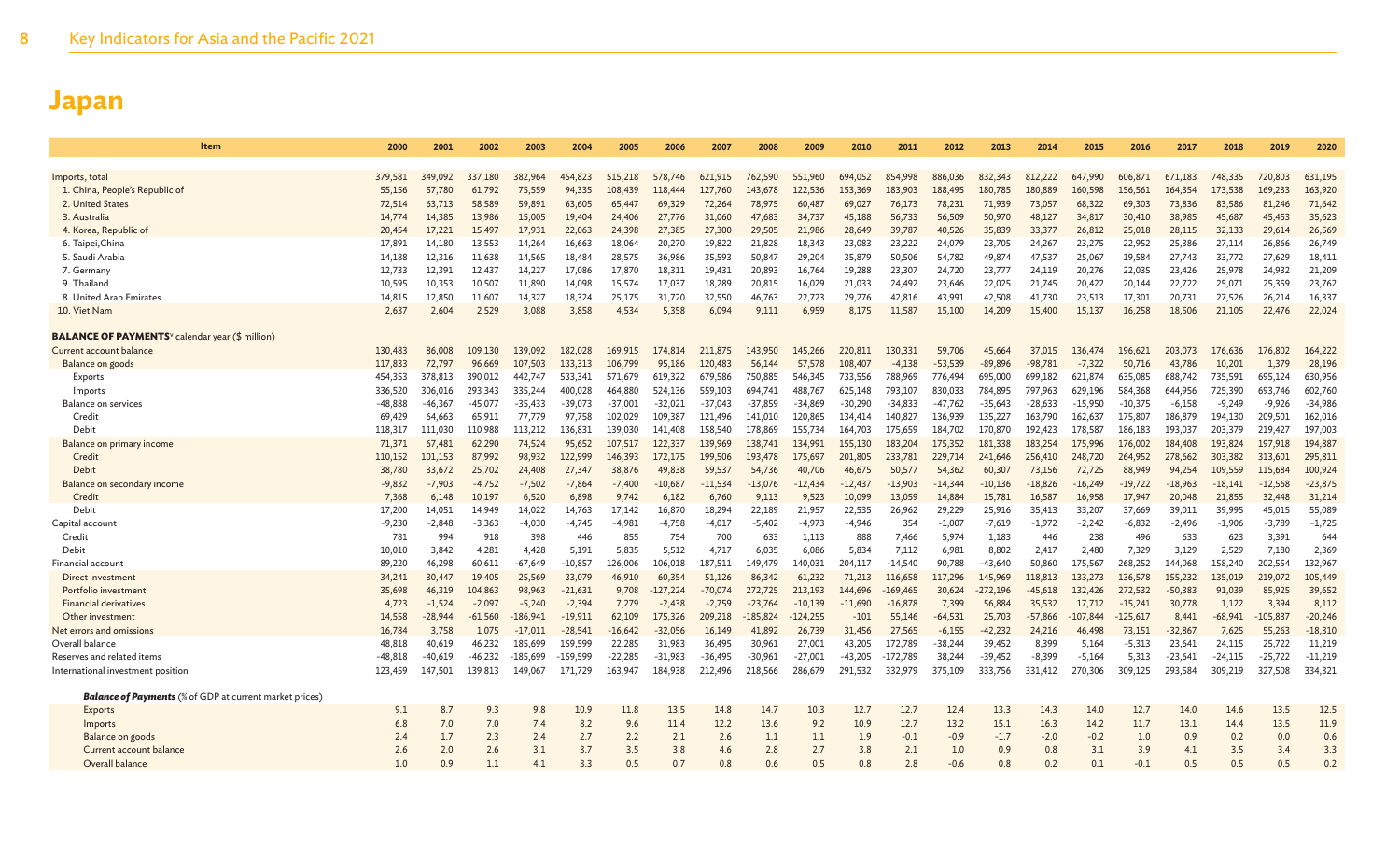|          | 2002                                                                                                                                     | 2003                                                                                                         | 2004                       | 2005                        | 2006                                     | 2007           | 2008                        | 2009          | 2010         | 2011         | 2012                      | 2013                      | 2014                                    | 2015                                     | 2016                                     | 2017                                     | 2018                        | 2019                                     | 2020                                                                            |
|----------|------------------------------------------------------------------------------------------------------------------------------------------|--------------------------------------------------------------------------------------------------------------|----------------------------|-----------------------------|------------------------------------------|----------------|-----------------------------|---------------|--------------|--------------|---------------------------|---------------------------|-----------------------------------------|------------------------------------------|------------------------------------------|------------------------------------------|-----------------------------|------------------------------------------|---------------------------------------------------------------------------------|
|          |                                                                                                                                          |                                                                                                              |                            |                             |                                          |                |                             |               |              |              |                           |                           |                                         |                                          |                                          |                                          |                             |                                          |                                                                                 |
|          |                                                                                                                                          |                                                                                                              |                            |                             |                                          |                |                             |               |              |              |                           |                           |                                         |                                          |                                          |                                          |                             |                                          |                                                                                 |
|          | 469,728                                                                                                                                  | 673,529                                                                                                      | 844,543                    | 846,897                     | 895,320                                  | 973,365        | 1.030.647                   | 1.049.397     | 1.096.185    | 1.295.841    | 1.268.125                 | L.266.815                 | 1.260.548                               | 1.233.214                                | 1.216.903                                | 1.264.283                                | 1.270.975                   |                                          | 1,394,680                                                                       |
|          | 8.542                                                                                                                                    | 10.241                                                                                                       | 10,776                     | 12,621                      | 15,639                                   | 20,580         | 21,281                      | 27,161        | 34,695       | 37,666       | 40,939                    | 29,560                    | 29,504                                  | 26,134                                   | 28,516                                   | 31,897                                   | 31,531                      | 37,469                                   | 46,526                                                                          |
|          | 451,458                                                                                                                                  | 652,790                                                                                                      | 824,264                    | 828,813                     | 874,596                                  | 947,987        | 1,003,300                   | 996,552       | 1,035,817    | 1.220.785    | 1,193,077                 | 1.202.443                 | 1,199,651                               | 1.179.004                                | 1,157,790                                | 1,202,071                                | 1.208.958                   |                                          | 1,312,160                                                                       |
|          | 7,203                                                                                                                                    | 7,733                                                                                                        | 6,701                      | 2,878                       | 1,933                                    | 1,395          | 2,659                       | 4,313         | 4,608        | 17,181       | 13,697                    | 14.202                    | 11,993                                  | 9,531                                    | 12,019                                   | 10,582                                   | 11,464                      | 11,202                                   | 15,147                                                                          |
|          | 2,525                                                                                                                                    | 2,765                                                                                                        | 2,802                      | 2,585                       | 2,812                                    | 3,034          | 3,033                       | 20,968        | 20,626       | 19,745       | 19,911                    | 20,129                    | 18,895                                  | 18,048                                   | 18,087                                   | 19,195                                   | 18,484                      | 19,176                                   | 20,215                                                                          |
|          |                                                                                                                                          |                                                                                                              |                            |                             |                                          |                |                             |               |              |              |                           |                           |                                         |                                          |                                          |                                          |                             |                                          |                                                                                 |
|          |                                                                                                                                          |                                                                                                              |                            |                             |                                          |                |                             |               |              |              |                           |                           |                                         |                                          |                                          |                                          |                             |                                          |                                                                                 |
|          |                                                                                                                                          |                                                                                                              |                            |                             |                                          |                |                             |               |              |              |                           |                           |                                         |                                          |                                          |                                          |                             |                                          | 103.6                                                                           |
|          |                                                                                                                                          |                                                                                                              |                            |                             |                                          |                |                             |               |              |              |                           |                           |                                         |                                          |                                          |                                          |                             |                                          | 106.8                                                                           |
|          |                                                                                                                                          |                                                                                                              |                            |                             |                                          |                |                             |               |              |              |                           |                           |                                         |                                          |                                          |                                          |                             |                                          |                                                                                 |
| $\cdots$ |                                                                                                                                          | 1.354.248                                                                                                    |                            |                             | 1.512.871                                |                | 2.230,601                   | 2.086.389     | 2.588.631    |              |                           |                           |                                         |                                          |                                          |                                          |                             |                                          | 4,778,871                                                                       |
| $\cdots$ | $\cdots$                                                                                                                                 | 417,983                                                                                                      | 499,981                    | 503,459                     | 581,799                                  | 715,877        | 815,063                     | 722,464       | 782,922      | 842,512      | 772,247                   | 645,992                   | 681,429                                 | 754,786                                  | 885,892                                  | 1,011,739                                | 1,112,927                   |                                          | 1,387,723                                                                       |
|          | $\ddotsc$                                                                                                                                | 169 561                                                                                                      | 232,021                    | 261,753                     | 311,686                                  | 419,140        | 458,248                     | 385,900       | 449,355      | 526,698      | 508,585                   | 421,985                   | 446,953                                 | 499,960                                  | 590,088                                  | 663,421                                  | 735,173                     | 868,561                                  | 880,829                                                                         |
| $\cdots$ | $\cdots$                                                                                                                                 | 248,422                                                                                                      | 267,960                    | 241.706                     | 270,113                                  | 296,737        | 356,815                     | 336,563       | 333,567      | 315,813      | 263,663                   | 224,008                   | 234,476                                 | 254,826                                  | 295,804                                  | 348,318                                  | 377,754                     | 408,507                                  | 506,894                                                                         |
| $\cdots$ |                                                                                                                                          | 936.265                                                                                                      | 1.057.078                  |                             | 931,072                                  | 1.051.930      | 1,415,548                   | 1.363.937     | 1.805.721    | 2.272.684    | 2.244.575                 |                           |                                         |                                          |                                          | 2,587,785                                |                             |                                          | 3,391,147                                                                       |
| $\cdots$ | $\cdots$                                                                                                                                 |                                                                                                              |                            |                             |                                          |                |                             |               |              |              |                           |                           |                                         |                                          |                                          |                                          |                             |                                          |                                                                                 |
|          |                                                                                                                                          |                                                                                                              |                            |                             |                                          |                |                             |               |              |              |                           |                           |                                         |                                          |                                          |                                          |                             |                                          |                                                                                 |
| $\cdots$ | $\cdots$                                                                                                                                 | 27.7                                                                                                         | 30.5                       | 33.5                        | 33.3                                     | 36.8           | 37.9                        | 38.3          | 41.1         | 47.9         | 51.4                      | 57.1                      | 61.9                                    | 64.6                                     | 72.2                                     | 71.9                                     | 78.4                        | 80.3                                     | 88.4                                                                            |
| $\cdots$ | $\cdots$                                                                                                                                 | 30.9                                                                                                         | 32.1                       | 33.1                        | 38.5                                     | 40.5           | 36.5                        | 34.6          | 30.2         | 27.0         | 25.6                      | 22.9                      | 25.0                                    | 25.5                                     | 25.9                                     | 28.1                                     | 27.8                        | 30.1                                     | 29.0                                                                            |
| $\cdots$ | $\cdots$                                                                                                                                 | 69.1                                                                                                         | 67.9                       | 66.9                        | 61.5                                     | 59.5           | 63.5                        | 65.4          | 69.8         | 73.0         | 74.4                      | 77.1                      | 75.0                                    | 74.5                                     | 74.1                                     | 71.9                                     | 72.2                        | 69.9                                     | 71.0                                                                            |
| $\cdots$ |                                                                                                                                          |                                                                                                              |                            |                             |                                          |                |                             |               |              |              |                           |                           |                                         |                                          |                                          |                                          |                             |                                          |                                                                                 |
|          | 2000<br>361,638<br>6,737<br>387,727<br>347,212<br>5,253<br>5,051<br>2,436<br>114.9<br>107.8<br>121.5<br>$\cdots$<br><br><br>$\cdots$<br> | 2001<br>401,959<br>6,803<br>2,378<br>131.8<br>119.9<br>125.4<br>$\cdots$<br>$\cdots$<br>$\cdots$<br>$\cdots$ | 107.1<br>115.9<br>$\cdots$ | 104.1<br>108.2<br>1.557.069 | 118.0<br>110.2<br>1.521.073<br>1,017,606 | 119.0<br>116.3 | 114.0<br>117.8<br>1.767.807 | 90.8<br>103.4 | 92.1<br>93.6 | 81.5<br>87.8 | 77.7<br>79.8<br>3,115,196 | 86.6<br>79.8<br>3,016,834 | 105.3<br>97.6<br>2.818,860<br>2.172.868 | 120.6<br>105.9<br>2.729.943<br>2.048.514 | 120.5<br>121.0<br>2.958.553<br>2,203,767 | 116.8<br>108.8<br>3.420.164<br>2,534,272 | 112.9<br>112.2<br>3.599.524 | 110.8<br>110.4<br>4.012.593<br>2.899.666 | 1,323,750<br>1,255,322<br>109.1<br>109.0<br>4.239.271<br>1,277,068<br>2,962,203 |

... = data not available; | = marks break in series; - = magnitude equals zero; 0.0 = magnitude is less than half of unit employed; \* = provisional, preliminary, estimate, budget figure; \$ = United States dollars; ¥ = yen; fob = free on board: GDP = gross domestic product: GNI = gross national income; IMF = International Monetary Fund; km<sup>2</sup> = square kilometer; kWh = kilowatt-hour; L = liter; NPISHs = nonprofit institution serving households

- a Refers to total employed and unemployed persons aged 15 years and older. With the revision of the benchmark population to the 2015 Census-based population estimates, data for 2010-2020 have been adjusted to comparable ti For 2005-2020, data are comparable time-series data based on the 2010 Census-based benchmark. For 2011, data are supplementary-estimated figures (referential figures; 2015 Census base) because the year's average results fo were missing due to the damage caused by the Great East Japan Earthquake.
- b Refers to the 2015 benchmark revision (i) incorporating the 2015 input-output tables and other large-scale quinquennial source statistics; (ii) incorporating a change in base year from 2011 to 2015; (iii) implementing th and (iv) incorporating changes in classifications, concepts, and definitions, as well as improvement in estimation methods in several areas, such as changes in classification of economic activities, development of a new es and improvement of the estimation method for measuring construction sector output.
- c Included in other service activities.
- d Includes trading gains or losses.
- e Includes NPISHs.
- f Growth rates were not calculated because estimates across component sectors are not additive.
- g Value is estimated as the difference between GDP by industrial origin and the sum of household consumption expenditure and government consumption expenditure at current market prices.
- h Refers to other net current transfers from the rest of the world.
- i Data refer to fiscal year; except for 2004 , for which data refer to calendar year (due to unavailability of fiscal year data).
- For 2003 and 2004, data are estimated using the average consumption rate of the past 5 years.
- k Refers to domestic corporate goods price index excluding consumption tax.
- The Bank of Japan revised the compilation of money stock statistics starting in 2003. Composition of M1 money supply and quasi-money was revised in 2003; hence, M2 money supply for 2003 onward is equivalent to M3 money sup
- m Includes certificates of deposit.
- n For 2003 onward, data include claims on local government.
- o Refers to claims on other sectors.
- p Refers to deposit money banks' quasi-money plus certificates of deposit, equal to the sum of time deposits, fixed savings, installment savings, and foreign currency deposits.
- q Refers to liabilities to nonresidents, the central bank, the government, and other items (net).
- r Refers to claims on the central bank, the government, financial corporations, and other sectors including nonresidents.
- s Refers to savings deposits of at least ¥0.3 million, calculated as the arithmetic average of weekly figures.